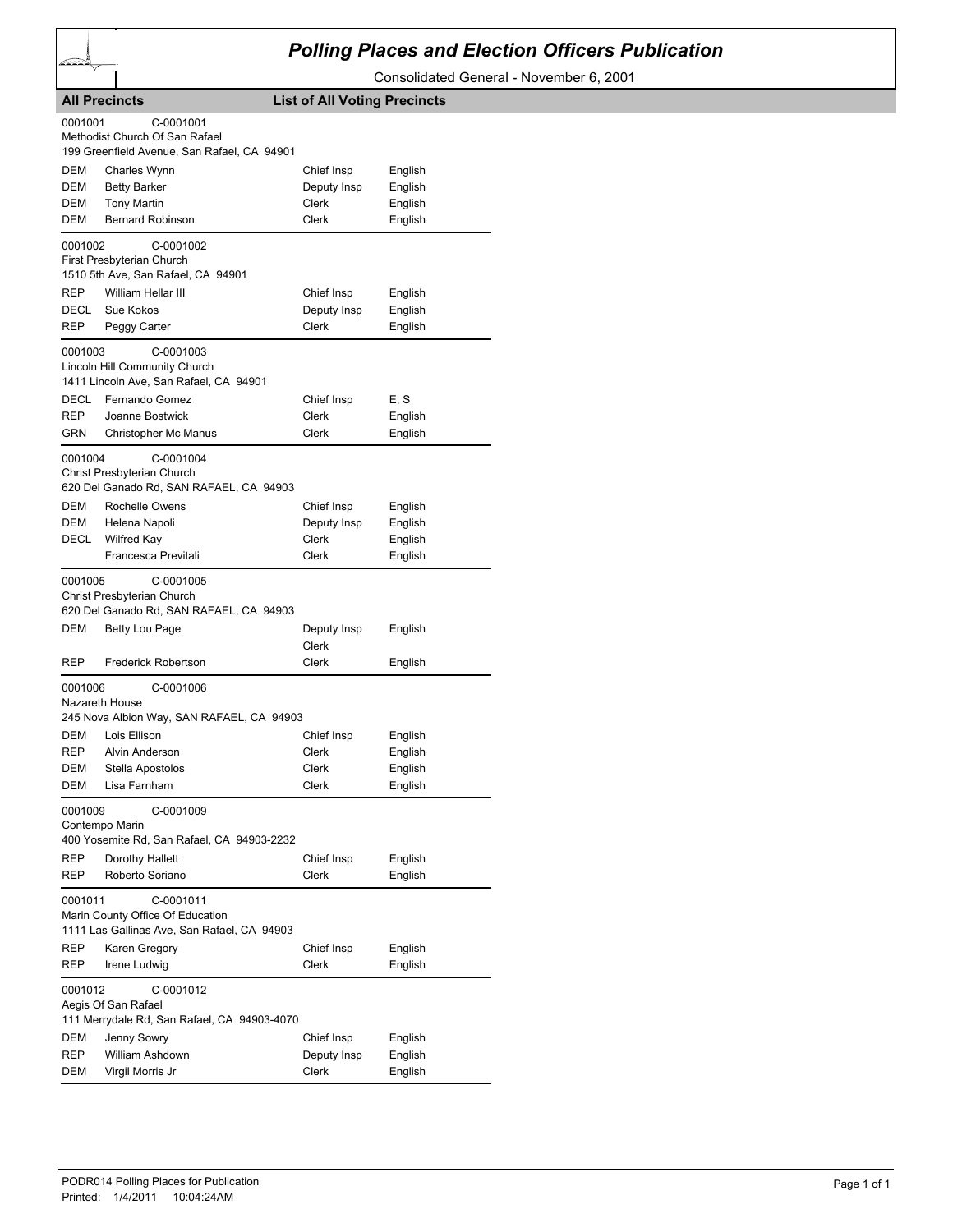| <b>All Precincts</b>                   |                                                                                       | <b>List of All Voting Precincts</b>         |                                          |
|----------------------------------------|---------------------------------------------------------------------------------------|---------------------------------------------|------------------------------------------|
| 0001013                                | C-0001013<br>San Rafael Fire Sta #2<br>210 3rd St, San Rafael, CA 94901               |                                             |                                          |
| DEM<br>DEM<br>DEM<br>DEM               | John Cooper<br>Mary Corvello<br>William Dagg<br>Helen Oren Cole                       | Deputy Insp<br>Clerk<br>Clerk<br>Clerk      | English<br>English<br>English<br>English |
| 0001014                                | C-0001014<br>Marin Ballet Board Room<br>100 Elm St, SAN RAFAEL, CA 94901              |                                             |                                          |
| DEM<br>DEM<br>DEM                      | <b>Frank Luederitz</b><br>Roberta Erlandsen<br>Patricia Phillips                      | Chief Insp<br>Clerk<br>Clerk                | English<br>English<br>English            |
| 0001015                                | C-0001015<br><b>Trinity Community Church</b><br>1675 Grand Ave, SAN RAFAEL, CA 94901  |                                             |                                          |
| DEM<br>DEM<br><b>REP</b>               | Luana Miller<br>Anita Granen<br><b>Ruth Wolfe</b>                                     | Chief Insp<br>Deputy Insp<br>Clerk          | English<br>English<br>English            |
| 0001016                                | C-0001016<br>St Luke Presbyterian Church<br>10 Bayview Dr, SAN RAFAEL, CA 94901       |                                             |                                          |
| DEM<br>DEM<br><b>REP</b><br><b>NLW</b> | <b>Patrick Connally</b><br>Patricia Ackrell<br>Larry Friedman<br>Harrison Kinney Jr   | Chief Insp<br>Deputy Insp<br>Clerk<br>Clerk | English<br>English<br>English<br>English |
| 0001017                                | C-0001017<br>Glenwood School<br>25 Castlewood Dr, SAN RAFAEL, CA 94901                |                                             |                                          |
| DEM<br>DEM                             | Janine Michele Myers<br>Barbara Morrill                                               | Chief Insp<br>Clerk                         | English<br>English                       |
| 0001018<br>Venetia Oaks                | C-0001018<br>263 N San Pedro Rd, San Rafael, CA 94903                                 |                                             |                                          |
| <b>DEM</b>                             | Jane Kloh                                                                             | Chief Insp                                  | English                                  |
| 0001019                                | C-0001019<br>Korean Presbyterian Church<br>635 Adrian Way, San Rafael, CA 94903       |                                             |                                          |
| DEM<br>DECL                            | Dorothy Brown<br>Mary Nordquist                                                       | Chief Insp<br>Clerk                         | English<br>English                       |
| 0001021                                | C-0001021<br>Marinwood Community Center<br>775 Miller Creek Rd, San Rafael, CA 94903  |                                             |                                          |
| REP<br>REP<br>REP<br>DEM               | <b>Nancy Douglass</b><br><b>Howard Council</b><br>Margaret Council<br>Doris Sutter    | Chief Insp<br>Deputy Insp<br>Clerk<br>Clerk | English<br>English<br>English<br>English |
| 0001022                                | C-0001022<br>Marinwood Community Center<br>775 Miller Creek Rd, San Rafael, CA 94903  |                                             |                                          |
| REP<br>DEM                             | Imogene Ilderton<br>Carol Nelson                                                      | Clerk<br>Clerk                              | English<br>English                       |
| 0001023                                | C-0001023<br>Lucas Valley Community Center<br>1201 Idylberry Rd, SAN RAFAEL, CA 94903 |                                             |                                          |
| REP<br>REP<br>DEM<br>DECL              | Ray Hirsch<br>Ethlyn Hansen<br>Rudolph Kupfer<br><b>Shirley Rogers Trimble</b>        | Chief Insp<br>Clerk<br>Clerk<br>Clerk       | English<br>English<br>English<br>English |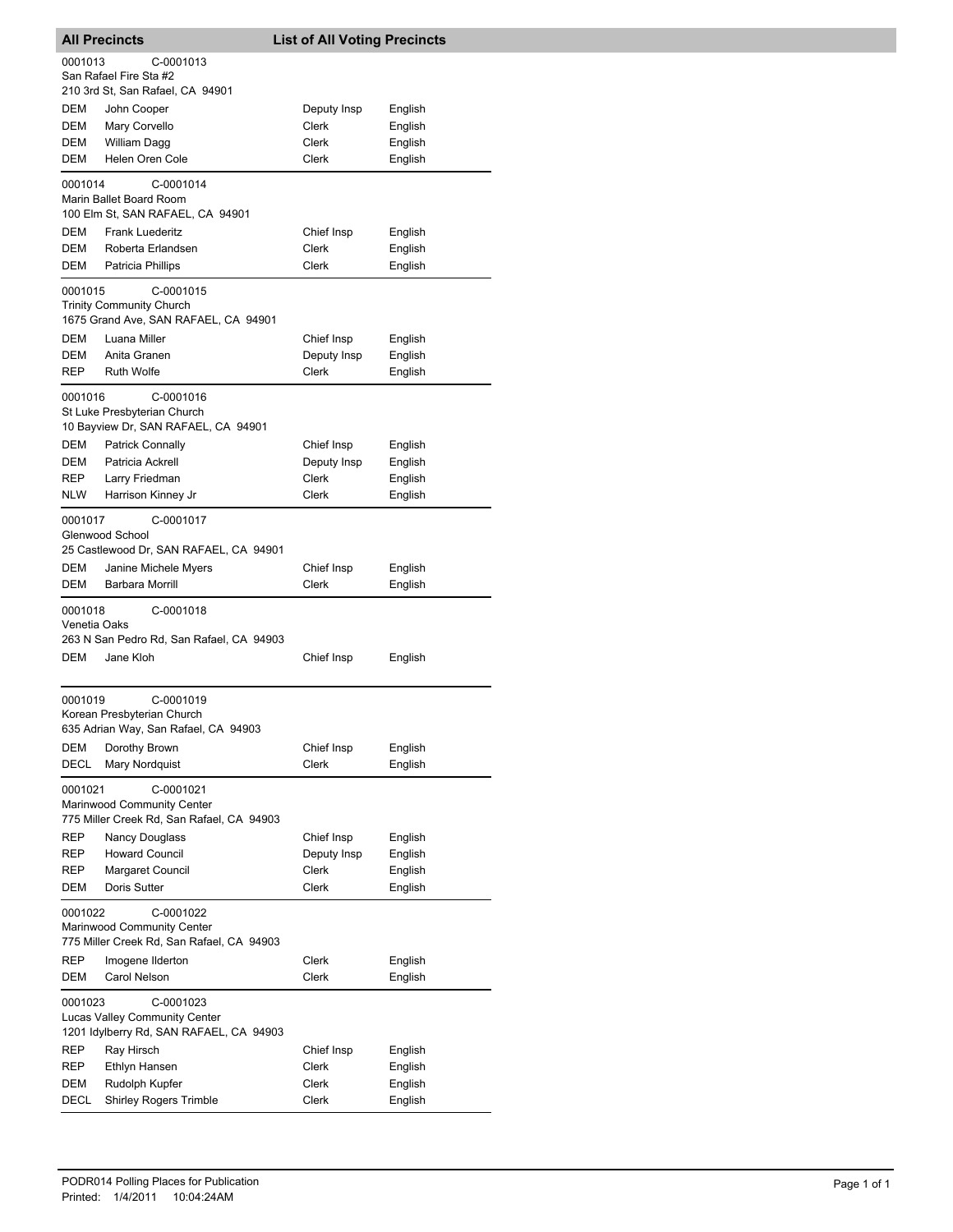|                         | <b>All Precincts</b>                                                                         | <b>List of All Voting Precincts</b> |                    |
|-------------------------|----------------------------------------------------------------------------------------------|-------------------------------------|--------------------|
| 0001025<br>Golden Hinde | C-0001025                                                                                    |                                     |                    |
|                         | 5 Golden Hinde Blv, SAN RAFAEL, CA 94903                                                     |                                     |                    |
| <b>REP</b>              | <b>Barbara Perkins</b>                                                                       | Chief Insp                          | English            |
| <b>DECL</b>             | Dennis Brown                                                                                 | Deputy Insp                         | English            |
| REP                     | Lillian Chiapellone                                                                          | Clerk                               | English            |
| DEM                     | <b>Robert Gallimore</b>                                                                      | Clerk                               | English            |
| DECL                    | Jessica C Smith                                                                              | Clerk                               | English            |
| 0001027                 | C-0001027<br>St Luke Presbyterian Church                                                     |                                     |                    |
|                         | 10 Bayview Dr, SAN RAFAEL, CA 94901                                                          |                                     |                    |
| DEM                     |                                                                                              | Deputy Insp<br>Clerk                |                    |
| DEM                     | Stephen Fierberg<br><b>Gerald Michael Folkers</b>                                            | Clerk                               | English<br>English |
| 0001102                 | C-0001102                                                                                    |                                     |                    |
| Rotary Manor            | 1821 Fifth Ave, San Rafael, CA 94901                                                         |                                     |                    |
| REP                     | Donald Violin                                                                                | Chief Insp                          | English            |
| DEM                     | Janis Tavenner                                                                               | Deputy Insp                         | English            |
| DEM                     | Cecile Tescallo                                                                              | <b>Clerk</b>                        | English            |
| 0001103                 | C-0001103                                                                                    |                                     |                    |
| Rotary Manor            | 1821 Fifth Ave, San Rafael, CA 94901                                                         |                                     |                    |
| DECL                    | Max Probst                                                                                   | Deputy Insp                         | English            |
| DEM                     | <b>Berthold Hartmann</b>                                                                     | Clerk                               | English            |
| 0001110<br>Villa Marin  | C-0001110                                                                                    |                                     |                    |
|                         | 100 Thorndale Dr, SAN RAFAEL, CA 94903                                                       |                                     |                    |
| DEM                     | Helen Bodington                                                                              | Chief Insp                          | English            |
| REP                     | Helen Andrewsen                                                                              | Deputy Insp                         | English            |
| DEM                     | <b>Charles Bodington</b>                                                                     | Clerk                               | English            |
| <b>REP</b>              | Olivia Le Feaver                                                                             | Clerk                               | English            |
| 0001121                 | C-0001121<br>Marin County Office Of Education<br>1111 Las Gallinas Ave, San Rafael, CA 94903 |                                     |                    |
| DEM                     | Karen Jacob                                                                                  | Deputy Insp                         | English            |
|                         |                                                                                              | Clerk                               |                    |
| DEM                     | Mae Redmond                                                                                  | Clerk                               | English            |
| 0001124                 | C-0001124                                                                                    |                                     |                    |
| Golden Hinde            | 5 Golden Hinde Blv, SAN RAFAEL, CA 94903                                                     |                                     |                    |
| 0001210                 | C-0001210<br>San Rafael Fire Station #5<br>955 Point San Pedro Rd, San Rafael, CA 94901      |                                     |                    |
| REP                     | <b>Tammie Nissim</b>                                                                         | Chief Insp                          | English            |
| <b>REP</b>              | Tammie Nissim                                                                                | Deputy Insp                         | English            |
| DEM                     | Claudio Casartelli                                                                           | Clerk                               | English            |
| DEM                     | Janice Coleman                                                                               | Clerk                               | English            |
| DEM                     | Constance Giambra                                                                            | Clerk                               | English            |
| 0001211                 | C-0001211<br>San Rafael Fire Station # 5                                                     |                                     |                    |
|                         | 955 Point San Pedro Rd, San Rafael, CA 94901                                                 |                                     |                    |
| REP<br>DEM              | William Godbey<br>Tim Valur Cott                                                             | Deputy Insp<br>Clerk                | English<br>English |
| 0002001                 | C-0002001                                                                                    |                                     |                    |
| Cape Marin              |                                                                                              |                                     |                    |
| <b>DEM</b>              | Laderman Lane, Greenbrae, CA 94904-2482<br>Jane Frorath                                      |                                     |                    |
| <b>REP</b>              | Michael Duffy                                                                                | Chief Insp<br>Clerk                 | English<br>English |
| DEM                     | Monika Nimeh                                                                                 | Clerk                               | English            |
|                         |                                                                                              |                                     |                    |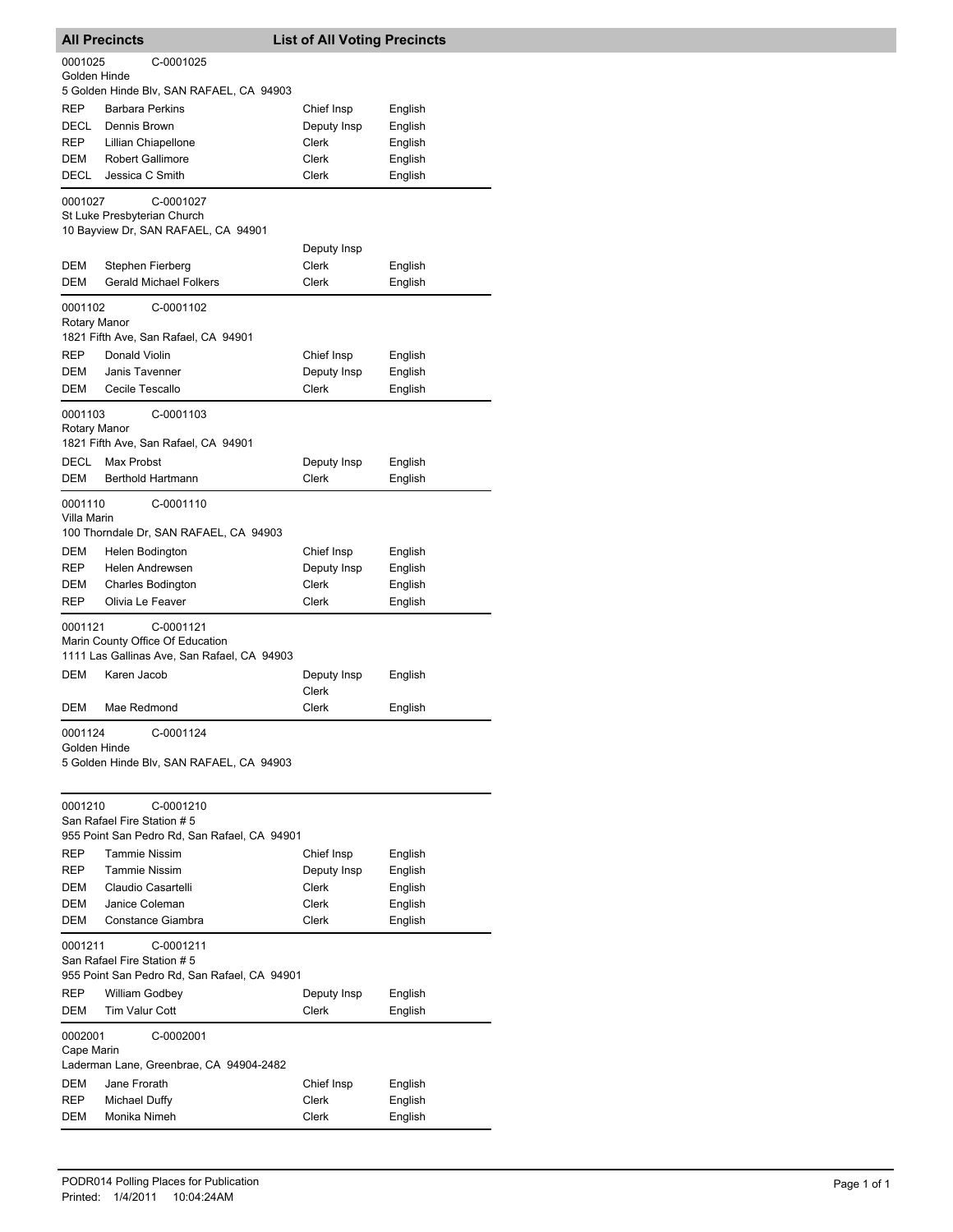|                          | <b>All Precincts</b>                                                                                       | <b>List of All Voting Precincts</b> |         |
|--------------------------|------------------------------------------------------------------------------------------------------------|-------------------------------------|---------|
| 0002004                  | C-0002004                                                                                                  |                                     |         |
|                          | Methodist Church Of San Rafael                                                                             |                                     |         |
|                          | 199 Greenfield Avenue, San Rafael, CA 94901                                                                |                                     |         |
| DEM                      | Walter Hanahan                                                                                             | Deputy Insp                         | English |
|                          | <b>Charles Black</b>                                                                                       | Clerk                               | English |
| DEM                      | Hugo Valadez Jr                                                                                            | Clerk                               | English |
| 0002005                  | C-0002005<br><b>Wade Thomas School</b>                                                                     |                                     |         |
|                          | Ross At Kensington, San Anselmo, CA 94960-2941                                                             |                                     |         |
| DEM                      | Mary Chetelat                                                                                              | Chief Insp                          | English |
| <b>DEM</b>               | Inez Jewell                                                                                                | Deputy Insp                         | English |
| DECL                     | <b>Bess Niemcewicz</b>                                                                                     | Clerk                               | English |
| 0002006                  | C-0002006<br><b>Prudential California Realty</b><br>1604 Sir Francis Drake Blv, SAN ANSELMO, CA 94960      |                                     |         |
| DEM                      | <b>Charles Herbert</b>                                                                                     | Chief Insp                          | English |
|                          |                                                                                                            |                                     |         |
| 0002007                  | C-0002007<br>Ross Valley Fire Station #20                                                                  |                                     |         |
|                          | Arroyo & Butterfield Rd, San Anselmo, CA 94960-1262                                                        |                                     |         |
| <b>DEM</b>               | Donald Drotman                                                                                             | Chief Insp                          | English |
| 0002008                  | C-0002008<br>Ross Valley Fire Station #20<br>Arroyo & Butterfield Rd, San Anselmo, CA 94960-1262           |                                     |         |
| DEM                      | Diane Cokely                                                                                               | Deputy Insp                         | English |
| REP                      | <b>Richard Blackman</b>                                                                                    | Clerk                               | English |
| <b>REP</b>               | Norma Julianus-Howard                                                                                      | Clerk                               | English |
| 0002009                  | C-0002009<br>Fairfax Women's Club<br>46 Park Rd, FAIRFAX, CA 94930                                         |                                     |         |
| REP                      | Dell Blodgett                                                                                              | Clerk                               | English |
| DEM                      | Nicholas Boutacoff                                                                                         | Clerk                               | English |
| 0002011<br>Ross School   | C-0002011<br>9 Lagunitas Rd, Ross, CA 94957                                                                |                                     |         |
| REP                      | Sally Reed                                                                                                 | Chief Insp                          | English |
| REP                      | Sue Talmage                                                                                                | Deputy Insp                         | English |
| REP                      | John Barr                                                                                                  | Clerk                               | English |
|                          | Hieu Phan                                                                                                  | Clerk                               | English |
| 0002013                  | C-0002013<br>Anthony Bacich School<br>699 Sir Francis Drake Blvd., KENTFIELD, CA 94904                     |                                     |         |
| DEM                      | <b>Martin Gershik</b>                                                                                      | Clerk                               | English |
| 0002015<br>DEM           | C-0002015<br>Kentfield Fire Station<br>1004 Sir Francis Drake Blvd, KENTFIELD, CA 94904<br>Lorraine Ferrua | Chief Insp                          | English |
| 0002016<br>Masonic Lodge | C-0002016<br>1122 Magnolia Ave, LARKSPUR, CA 94939                                                         |                                     |         |
| LIB                      | Henry Black                                                                                                | Chief Insp                          | E, S    |
| DEM                      | Anne Miller                                                                                                | Deputy Insp                         | English |
| DEM                      | <b>Esther Rubin</b>                                                                                        | Clerk                               | English |
| DEM                      | Max Segar                                                                                                  | Clerk                               | English |
| DEM                      | Setsuko Segar                                                                                              | Clerk                               | English |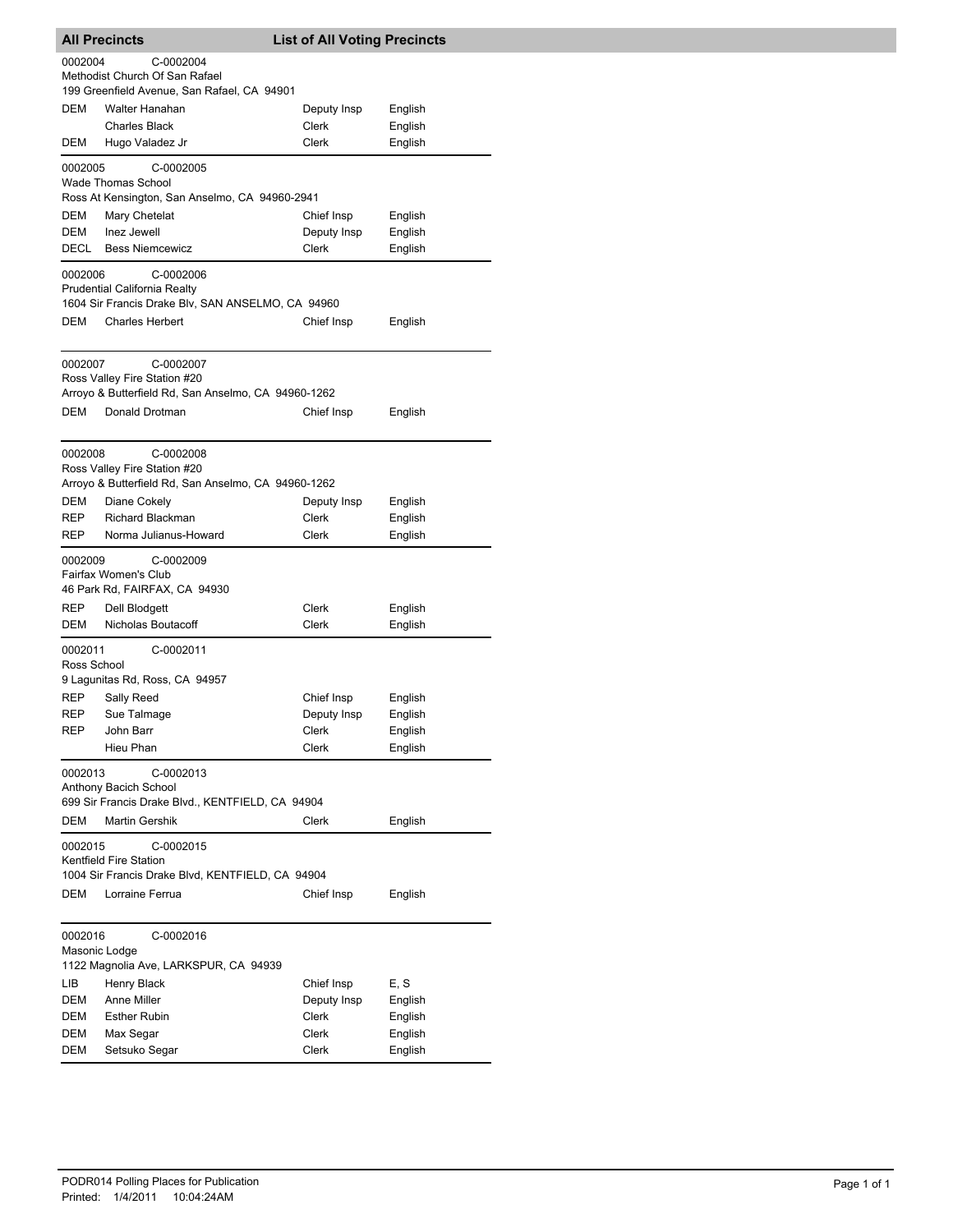|                    | <b>All Precincts</b>                                                                            | <b>List of All Voting Precincts</b> |                    |
|--------------------|-------------------------------------------------------------------------------------------------|-------------------------------------|--------------------|
| 0002017            | C-0002017<br>Sleepy Hollow Homes Association<br>1317 Butterfield Rd, San Anselmo, CA 94960-1055 |                                     |                    |
| DEM                | Margaret Mary Wilson                                                                            | Chief Insp                          | English            |
| <b>DEM</b>         | Margaret Framm                                                                                  | Clerk                               | English            |
| <b>REP</b>         | Angela Gaona                                                                                    | Clerk                               | English            |
| <b>REP</b>         | Sally Zunino                                                                                    | <b>Clerk</b>                        | English            |
| 0002020            | C-0002020<br>St Sebastian's Church<br>373 Bon Air Rd, KENTFIELD, CA 94904                       |                                     |                    |
| DECL               | Joyce B Wells                                                                                   | Chief Insp                          | English            |
| DEM                | Jean Musgrave                                                                                   | Deputy Insp                         | English            |
| DEM                | Sheila Hershon                                                                                  | Clerk                               | English            |
| DEM                | Raymond Nimeh                                                                                   | <b>Clerk</b>                        | English            |
| 0002022            | C-0002022<br>San Rafael Community Center<br>618 B St, SAN RAFAEL, CA 94901                      |                                     |                    |
|                    | Silvio Margulis                                                                                 | Chief Insp                          | English            |
| DEM                | Tae Chong                                                                                       | Deputy Insp<br><b>Clerk</b>         | English            |
|                    |                                                                                                 |                                     |                    |
| 0002024            | C-0002024<br><b>Carpenters Union Hall</b><br>647 Lindaro St, San Rafael, CA 94901-3960          |                                     |                    |
| <b>REP</b>         | Richard Katerndahl                                                                              | Deputy Insp                         | English            |
| DECL               | Eva Marie Keagy                                                                                 | Clerk                               | English            |
| REP                | George Roensch                                                                                  | Clerk                               | English            |
| DEM                | Mary Winkler                                                                                    | <b>Clerk</b>                        | English            |
| 0002025            | C-0002025<br>Carpenters Union Hall<br>647 Lindaro St, San Rafael, CA 94901-3960                 |                                     |                    |
| <b>REP</b>         | Elmer Lee Hoyt                                                                                  | Clerk                               | English            |
|                    | James Langenhan                                                                                 | Clerk                               | English            |
| 0002101            | C-0002101<br>The Tamalpais                                                                      |                                     |                    |
|                    | 501 Via Casitas, Greenbrae, CA 94904                                                            |                                     |                    |
| <b>REP</b>         | Norman Schoenstein                                                                              | Chief Insp                          | English            |
| <b>REP</b><br>DECL | Mary-Elizabeth Merwin D<br>Jane Creighton                                                       | Deputy Insp<br><b>Clerk</b>         | English<br>English |
| 0002205            | C-0002205<br>American Legion Hall                                                               |                                     |                    |
|                    | 120 Veterans Place, San Anselmo, CA 94960                                                       |                                     |                    |
| DECL               | Theresa Allen                                                                                   | Clerk                               | English            |
| REP                | Jeanette Marquez                                                                                | Clerk                               | English            |
| 0002206            | C-0002206<br>American Legion Hall<br>120 Veterans Place, San Anselmo, CA 94960                  |                                     |                    |
| DEM                | Joyce Cole                                                                                      | Deputy Insp                         | English            |
| REP                | Hilda Mills                                                                                     | <b>Clerk</b>                        | English            |
| DEM                | Marcella Murray                                                                                 | Clerk                               | English            |
| 0002207            | C-0002207<br>Ross Valley Fire Station #19                                                       |                                     |                    |
| REP                | 777 San Anselmo Ave, SAN ANSELMO, CA 94960                                                      | Deputy Insp                         |                    |
| DEM                | Everett Farey<br>Enid Albedi                                                                    | Clerk                               | English<br>English |
| DEM                | Diane Stemach                                                                                   | Clerk                               | English            |
| 0002303            | C-0002303<br><b>Fairfax Fire Station</b><br>Corner Bolinas & Park, FAIRFAX, CA 94930            |                                     |                    |
| <b>REP</b>         | Frederick Codoni                                                                                | Chief Insp                          | English            |
| DEM                | Denyce Vogler-Codoni                                                                            | Deputy Insp                         | English            |
| DEM                | Rosetta Davis                                                                                   | Clerk                               | English            |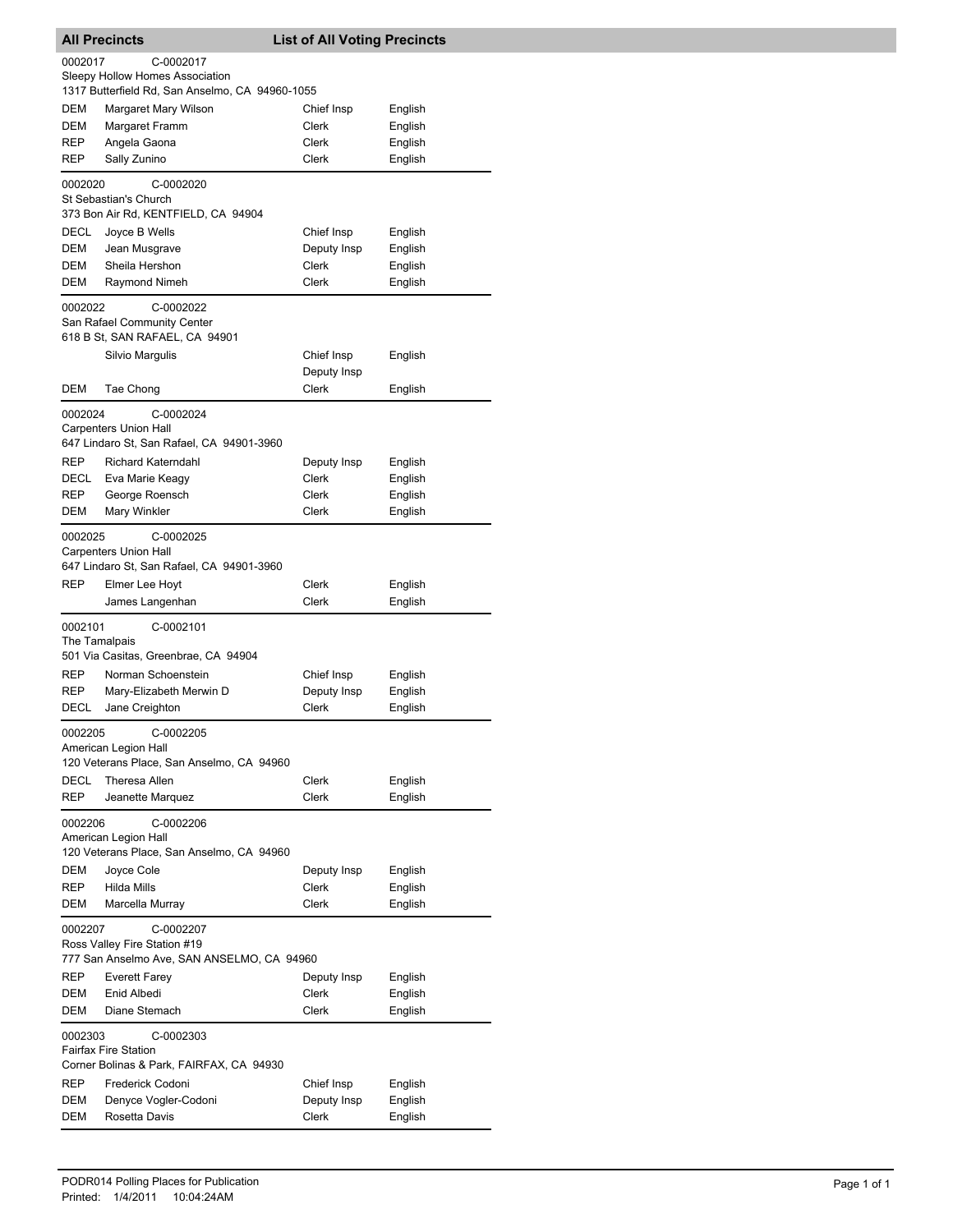| <b>All Precincts</b>            |                                                                                                                  | <b>List of All Voting Precincts</b> |         |
|---------------------------------|------------------------------------------------------------------------------------------------------------------|-------------------------------------|---------|
| 0002304                         | C-0002304<br>Fairfax Regional Library                                                                            |                                     |         |
|                                 | 2097 Sir Francis Drake Blvd, Fairfax, CA 94930-1115                                                              |                                     |         |
| DEM                             | <b>Richard Fahrner</b>                                                                                           | Chief Insp                          | English |
| DEM                             | Celia Zaentz                                                                                                     | Clerk                               | English |
| 0002305<br><b>Bennett House</b> | C-0002305<br>53 Taylor Drive (Claus & Taylor), FAIRFAX, CA 94930                                                 |                                     |         |
| DEM                             | <b>Elizabeth Philcox</b>                                                                                         | Chief Insp                          | English |
| DEM                             | Patty Stockard                                                                                                   | Deputy Insp                         | English |
| DEM                             | Jennie Lutz                                                                                                      | Clerk                               | English |
| DEM                             | <b>Sydney Philcox</b>                                                                                            | <b>Clerk</b>                        | English |
| 0002306<br>Manor School         | C-0002306                                                                                                        |                                     |         |
|                                 | 150 Oak Manor Dr, FAIRFAX, CA 94930                                                                              |                                     |         |
| DEM                             | <b>William Sammeth</b>                                                                                           | Chief Insp                          | English |
| DEM                             | <b>Richard Sexton</b>                                                                                            | Deputy Insp                         | English |
| DEM                             | Adell Freeman                                                                                                    | Clerk                               | English |
| 0002601                         | C-0002601<br>Sleepy Hollow Presbyterian Church<br>100 Tarry Rd, San Anselmo, CA 94960-1066                       |                                     |         |
| REP                             | Constance Berto                                                                                                  | Chief Insp                          | E, S    |
| <b>DECL</b>                     | <b>Richard Riopelle</b>                                                                                          | Clerk                               | English |
| 0002701<br>Manor School         | C-0002701<br>150 Oak Manor Dr, FAIRFAX, CA 94930                                                                 |                                     |         |
| DEM                             | James Clapp                                                                                                      | Deputy Insp                         | English |
| 0002907                         | C-0002907<br>First Presbyterian Church<br>1510 5th Ave, San Rafael, CA 94901                                     |                                     |         |
| DECL                            | Eva Disen Hellar                                                                                                 | Deputy Insp                         | English |
| 0003001                         | C-0003001<br>Sausalito Women's Club<br>120 Central Ave, Sausalito, CA 94965                                      |                                     |         |
| DECL                            | <b>Claire Collette</b>                                                                                           | Clerk                               | English |
| 0003002                         | C-0003002<br>Star Of Sea Catholic Church<br>180 Harrison Ave, SAUSALITO, CA 94965                                |                                     |         |
| REP                             | Eileen Perkins                                                                                                   | Deputy Insp                         | English |
| DEM                             | Marcia Rodgers                                                                                                   | Clerk                               | English |
| REF                             | <b>Todd Smith</b>                                                                                                | Clerk                               | English |
| 0003003                         | C-0003003<br>Mill Valley Community Ctr<br>180 Camino Alto, Mill Valley, CA 94941-4603                            |                                     |         |
| REP                             | Renee Ward                                                                                                       | Deputy Insp                         | English |
| DECL                            | Dorothy Bray                                                                                                     | Clerk                               | English |
| DEM                             | Renn Vara                                                                                                        | Clerk                               | English |
| 0003004<br>DEM                  | C-0003004<br>Sewerage Agency Of So Marin<br>450 Sycamore Ave, Mill Valley, CA 94941-2232<br>Scott Dulaney Palmer | Chief Insp                          | English |
| REP                             | Ursula Kerr                                                                                                      | Clerk                               | English |
| 0003005                         | C-0003005<br>Episcopal Church Of Our Savior<br>10 Old Mill St, MILL VALLEY, CA 94941                             |                                     |         |
| DEM                             | <b>Frances Wolff</b>                                                                                             | Deputy Insp                         | English |
| DEM                             | Marianne Pelet                                                                                                   | Clerk                               | English |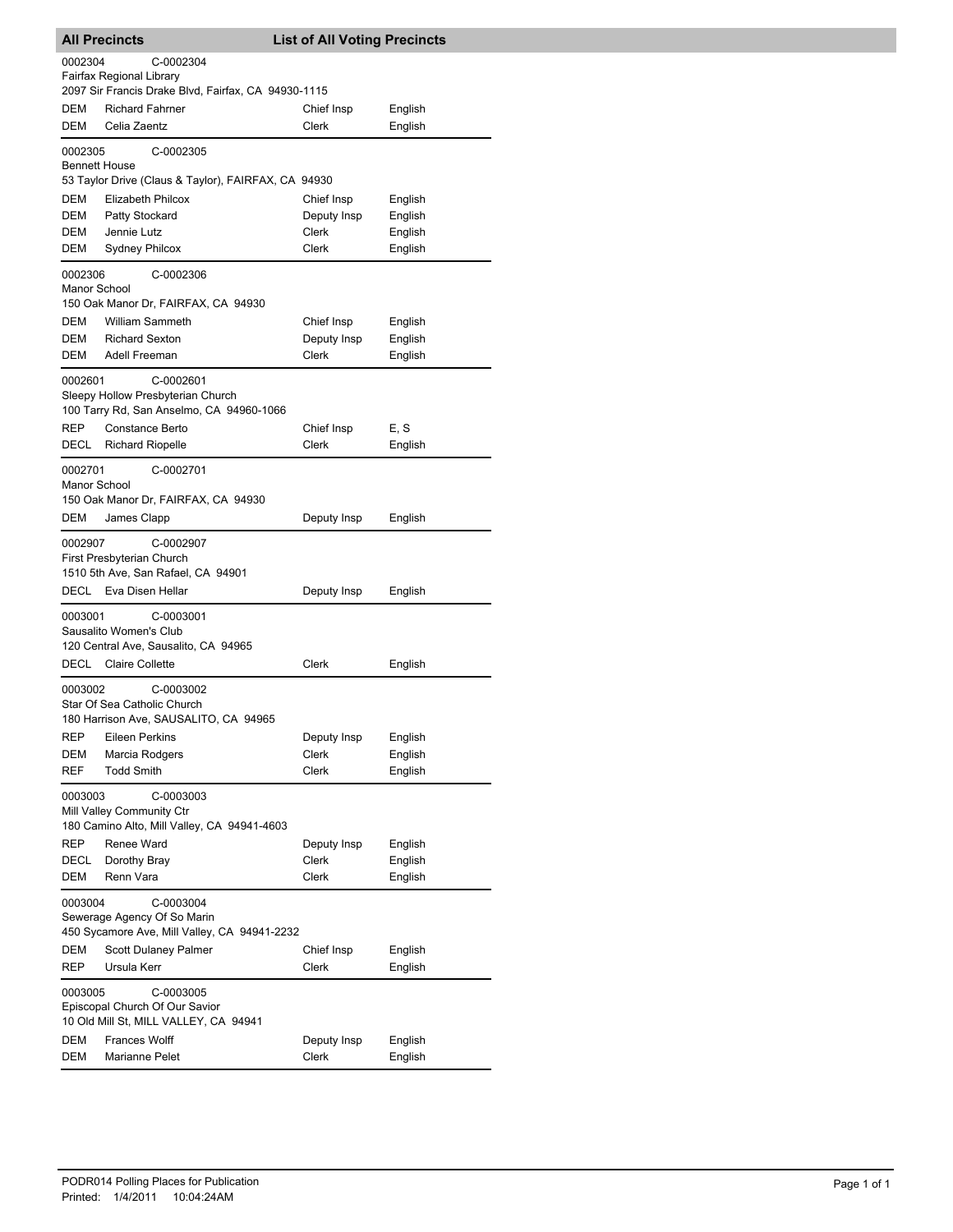|                                   | <b>All Precincts</b>                                                                        | <b>List of All Voting Precincts</b> |         |
|-----------------------------------|---------------------------------------------------------------------------------------------|-------------------------------------|---------|
| 0003006                           | C-0003006<br>Our Lady Of Mt Carmel Church<br>3 Oakdale Ave, MILL VALLEY, CA 94941           |                                     |         |
| <b>REP</b>                        | Barbara Stauder                                                                             | Chief Insp<br>Deputy Insp<br>Clerk  | English |
| DEM                               | Nancy M Padou                                                                               | Clerk                               | English |
| 0003007<br>Park School            | C-0003007<br>360 E. Blithedale Ave, Mill Valley, CA 94941-2140                              |                                     |         |
| DEM                               | Phillip Vizcarra                                                                            | Chief Insp                          | English |
| DEM                               | Wendy Jean Noonan                                                                           | Deputy Insp                         | English |
| DEM                               | Pat B Stroud                                                                                | Clerk                               | E, S    |
| DEM                               | <b>Turid Vizcarra</b>                                                                       | Clerk                               | English |
| 0003009<br>Park School            | C-0003009<br>360 E. Blithedale Ave, Mill Valley, CA 94941-2140                              |                                     |         |
| REP                               | Barbara Morgan                                                                              | Deputy Insp                         | English |
| DEM                               | Judith Reneau                                                                               | Clerk                               | English |
| 0003010                           | C-0003010<br>Mill Valley Community Ctr<br>180 Camino Alto, Mill Valley, CA 94941-4603       |                                     |         |
| <b>REP</b>                        | <b>Russell Wallace</b>                                                                      | Deputy Insp                         | English |
| DECL                              | Tamera Briones                                                                              | Clerk                               | English |
| AIP                               | Josephine Infante                                                                           | Clerk                               | English |
| DEM                               | Robert Pepper                                                                               | Clerk                               | English |
| 0003011                           | C-0003011<br><b>Tiburon Baptist Church</b><br>445 Greenwood Beach Rd, TIBURON, CA 94920     |                                     |         |
| REP                               | Thorvald Jensen                                                                             | Deputy Insp                         | English |
| REP                               | Audre Klyce                                                                                 | Clerk                               | English |
| DEM                               | Dorothy Segal                                                                               | Clerk                               | English |
| 0003013                           | C-0003013<br>Tiburon Town Hall<br>1505 Tiburon Blvd, Tiburon, CA 94920                      |                                     |         |
| DEM                               | Patricia Jenkins                                                                            | Chief Insp                          | English |
| REP                               | Janet O Neill                                                                               | Deputy Insp                         | English |
| DECL                              | Elizabeth De Tomasi                                                                         | Clerk                               | English |
| DECL                              | <b>Mabel Hulsbus</b>                                                                        | Clerk                               | E, S    |
| 0003015<br><b>Bel Aire School</b> | C-0003015<br>277 Karen Way, TIBURON, CA 94920                                               |                                     |         |
| <b>REP</b>                        | Roy Benvenuti                                                                               | Chief Insp                          | English |
| REP                               | Sue Benvenuti                                                                               | Deputy Insp                         | English |
| DEM                               | Laurel Weinstein                                                                            | Clerk                               | English |
| 0003016                           | C-0003016<br><b>Belvedere Community Center</b><br>Community Road, Belvedere, CA 94920       |                                     |         |
|                                   |                                                                                             | Deputy Insp                         |         |
| <b>REP</b>                        | Lucy Walton                                                                                 | Clerk                               | English |
| 0003017                           | C-0003017<br>Tam Valley Community Ctr<br>203 Marin Ave, Mill Valley, CA 94941-4068          |                                     |         |
| DEM                               | Maggi Nicholson                                                                             | Deputy Insp                         | English |
| REP                               | Gail Cassee                                                                                 | Clerk                               | E, S    |
| DEM                               | Jessica Elizabeth Davis                                                                     | Clerk                               | English |
| 0003018                           | C-0003018<br>Almonte Improvement Club<br>Almonte & Wisteria Way, Mill Valley, CA 94941-4138 |                                     |         |
| REP                               | Ernest Au Jr                                                                                | Deputy Insp<br>Clerk                | English |
| REP                               | Leigh-Brindeland Bell                                                                       | Clerk                               | English |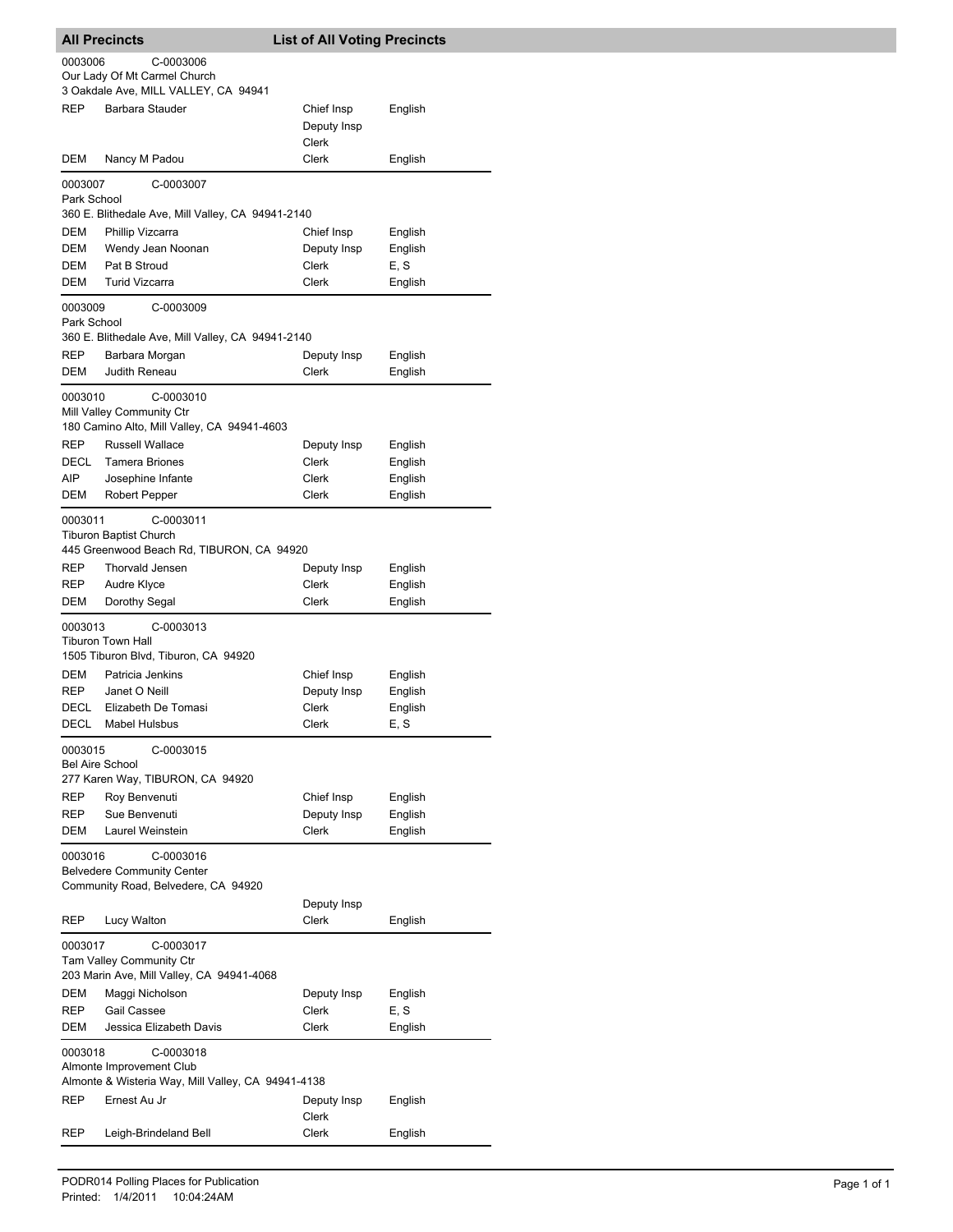|                        | <b>All Precincts</b>                                                                                                              | <b>List of All Voting Precincts</b> |                    |
|------------------------|-----------------------------------------------------------------------------------------------------------------------------------|-------------------------------------|--------------------|
| 0003019                | C-0003019<br>Tam Valley Community Ctr                                                                                             |                                     |                    |
|                        | 203 Marin Ave, Mill Valley, CA 94941-4068                                                                                         |                                     |                    |
| REP<br>DEM             | Nuri Sutter                                                                                                                       | Deputy Insp                         | English            |
|                        | Margaret Eastman<br>Julie Eickhof                                                                                                 | Clerk<br>Clerk                      | English            |
|                        |                                                                                                                                   |                                     |                    |
| 0003020                | C-0003020<br>Almonte Improvement Club                                                                                             |                                     |                    |
|                        | Almonte & Wisteria Way, Mill Valley, CA 94941-4138                                                                                |                                     |                    |
|                        |                                                                                                                                   | Deputy Insp<br>Clerk                |                    |
|                        | Karen Zerbib                                                                                                                      | Clerk                               | English            |
| 0003025                | C-0003025<br>Marguerita C. Johnson Senior Center<br>640 Drake Ave, Marin City, CA 94965                                           |                                     |                    |
| <b>DEM</b>             | David Donenfeld                                                                                                                   | Chief Insp                          | English            |
|                        | Glen Goff                                                                                                                         | Clerk                               | English            |
| DECL                   | B Z Luv                                                                                                                           | Clerk                               | English            |
| DEM                    | Ava Tate                                                                                                                          | Clerk                               | English            |
| 0003026                | C-0003026<br>Marguerita C. Johnson Senior Center<br>640 Drake Ave, Marin City, CA 94965                                           |                                     |                    |
| <b>DEM</b>             | David Donenfeld                                                                                                                   | Deputy Insp<br>Clerk                | English            |
| DEM                    | Annie Wilson                                                                                                                      | Clerk                               | English            |
| 0003027<br>GRN<br>DECL | C-0003027<br><b>Strawberry Shores Office</b><br>111 Seminary Dr., MILL VALLEY, CA 94941<br>Mark Williamson<br><b>Beverly Kern</b> | Chief Insp<br>Clerk                 | English<br>English |
| 0003028                | C-0003028<br>So Marin Fire Protection Dist<br>308 Reed Blvd, MILL VALLEY, CA 94941                                                |                                     |                    |
| DEM                    | Wilma Zepp                                                                                                                        | Chief Insp                          | English            |
| DEM<br>DEM             | <b>Ruth Adrain</b><br>Afsar Fattahi                                                                                               | Deputy Insp<br>Clerk                | English            |
| 0003030                | C-0003030<br><b>Tiburon Baptist Church</b><br>445 Greenwood Beach Rd. TIBURON. CA 94920                                           |                                     | English            |
| DEM                    | Ronald Reuther                                                                                                                    | Deputy Insp<br><b>Clerk</b>         | English            |
| 0003033                | C-0003033<br>Shepherd Of Hills Lutheran Church<br>9 Shepherd Way, TIBURON, CA 94920                                               |                                     |                    |
| REP                    | Geoffrey Jones                                                                                                                    | Chief Insp                          | English            |
| DEM                    | Marcelle Scholl                                                                                                                   | Deputy Insp                         | English            |
| <b>DECL</b>            | Janica Anderson                                                                                                                   | Clerk                               | English            |
| DEM                    | Ricka Young                                                                                                                       | Clerk                               | English            |
| 0003104                | C-0003104<br>Star Of Sea Catholic Church<br>180 Harrison Ave, SAUSALITO, CA 94965                                                 |                                     |                    |
| DEM                    | <b>Stan Walker</b>                                                                                                                | Deputy Insp                         | English            |
| REP                    | David Schieser                                                                                                                    | Clerk                               | English            |
| 0003105                | C-0003105<br>Sausalito City Hall                                                                                                  |                                     |                    |
|                        | 420 Litho Street, SAUSALITO, CA 94965                                                                                             |                                     |                    |
| DEM                    | Annelouise Elkington                                                                                                              | Deputy Insp                         | English            |
| DECL                   | Kira Joylee Nichols                                                                                                               | Clerk                               | English            |
| REP                    | Mary Powell                                                                                                                       | Clerk                               | English            |
| DEM                    | Mary Jane Westphal                                                                                                                | Clerk                               | English            |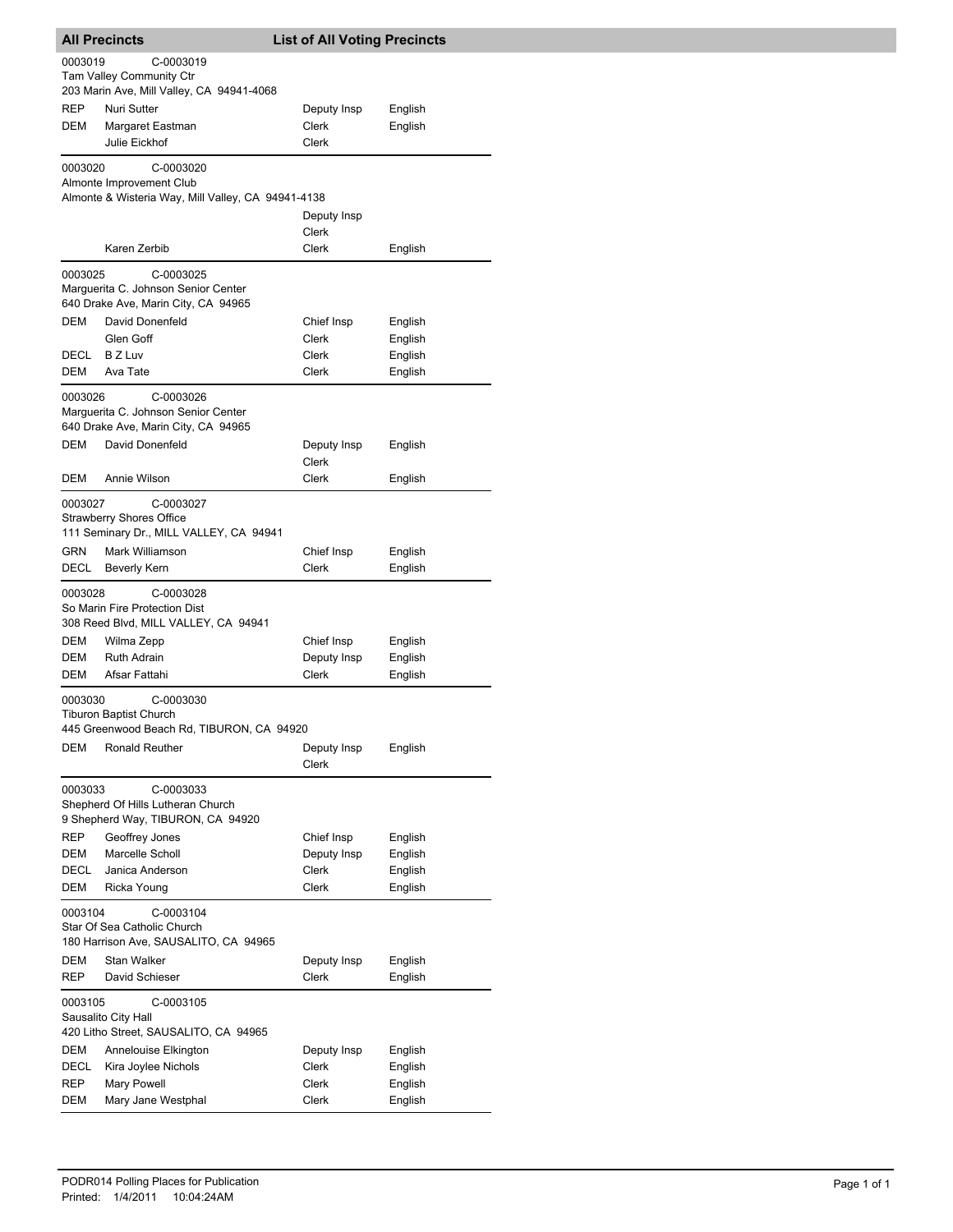|                         | <b>All Precincts</b>                                                   | <b>List of All Voting Precincts</b> |                    |
|-------------------------|------------------------------------------------------------------------|-------------------------------------|--------------------|
| 0003106                 | C-0003106                                                              |                                     |                    |
|                         | Sausalito City Hall<br>420 Litho Street, SAUSALITO, CA 94965           |                                     |                    |
| REP                     | Patricia Finnegan                                                      | Clerk                               | English            |
| <b>REP</b>              | Elizabeth Wellesley                                                    | <b>Clerk</b>                        | English            |
| 0003107                 | C-0003107                                                              |                                     |                    |
|                         | Sausalito City Hall                                                    |                                     |                    |
|                         | 420 Litho Street, SAUSALITO, CA 94965                                  |                                     |                    |
| DEM                     | <b>Beth Garbutt</b>                                                    | Clerk                               | English            |
| 0003204                 | C-0003204                                                              |                                     |                    |
|                         | Mill Valley City Hall                                                  |                                     |                    |
| REP                     | 26 Corte Madera Ave, MILL VALLEY, CA 94941<br>Elinor Franchetti        | Chief Insp                          | English            |
| <b>REP</b>              | <b>Bruno Franchetti</b>                                                | Deputy Insp                         | English            |
|                         |                                                                        | Clerk                               |                    |
| GRN                     | Lisbeth Koelker                                                        | <b>Clerk</b>                        | English            |
| 0003207                 | C-0003207                                                              |                                     |                    |
|                         | Our Lady Of Mt Carmel Church                                           |                                     |                    |
|                         | 3 Oakdale Ave, MILL VALLEY, CA 94941                                   |                                     |                    |
| DEM<br><b>DEM</b>       | Zoe Borkowski<br>Mary Pavlisin                                         | Deputy Insp<br>Clerk                | English<br>English |
| <b>REP</b>              | Arlene Robertson                                                       | Clerk                               | English            |
|                         |                                                                        |                                     |                    |
| 0003216<br>The Redwoods | C-0003216                                                              |                                     |                    |
|                         | 40 Camino Alto, MILL VALLEY, CA 94941                                  |                                     |                    |
| DEM                     | Elizabeth Moody                                                        | Chief Insp                          | English            |
| DEM                     | Doris Martini                                                          | Deputy Insp                         | English            |
| DEM                     | James A Glyer                                                          | Clerk                               | English            |
| 0003301                 | C-0003301                                                              |                                     |                    |
|                         | Shepherd Of Hills Lutheran Church<br>9 Shepherd Way, TIBURON, CA 94920 |                                     |                    |
|                         |                                                                        | Clerk                               |                    |
| DEM                     | Kay Pellicciarini                                                      | Clerk                               | English            |
| 0003302                 | C-0003302                                                              |                                     |                    |
| Del Mar School          |                                                                        |                                     |                    |
|                         | 105 Avenida Miraflores, Tiburon, CA 94920                              |                                     |                    |
| REP                     | William Teiser                                                         | Chief Insp                          | English            |
| DECL                    | <b>Helen Lindqvist</b><br>Ida Mae H Berg                               | Deputy Insp                         | English            |
| REP<br>DEM              | Naima Chiappellone                                                     | Clerk<br>Clerk                      | English<br>English |
|                         |                                                                        |                                     |                    |
| 0003304                 | C-0003304<br><b>Tiburon Town Hall</b>                                  |                                     |                    |
|                         | 1505 Tiburon Blvd, Tiburon, CA 94920                                   |                                     |                    |
| DEM                     | <b>Richard Park</b>                                                    | Deputy Insp                         | English            |
| <b>DEM</b>              | Jill Melancon                                                          | <b>Clerk</b>                        | English            |
| 0003503                 | C-0003503                                                              |                                     |                    |
|                         | Tam Valley Community Ctr                                               |                                     |                    |
|                         | 203 Marin Ave, Mill Valley, CA 94941-4068                              |                                     |                    |
| DEM<br>DEM              | Morgan Smith<br>Rose De Martini                                        | Deputy Insp<br>Clerk                | English<br>English |
|                         |                                                                        |                                     |                    |
| 0003705                 | C-0003705<br>Marin Amateur Radio Club                                  |                                     |                    |
|                         | 27 Shell Rd, MILL VALLEY, CA 94941                                     |                                     |                    |
| DEM                     | August Rath                                                            | Chief Insp                          | English            |
| DEM                     | Norman Domino                                                          | Deputy Insp                         | English            |
| DEM                     | Raymond Harrison                                                       | Clerk                               | English            |
| DEM                     | Victoria Weiss                                                         | Clerk                               | English            |

I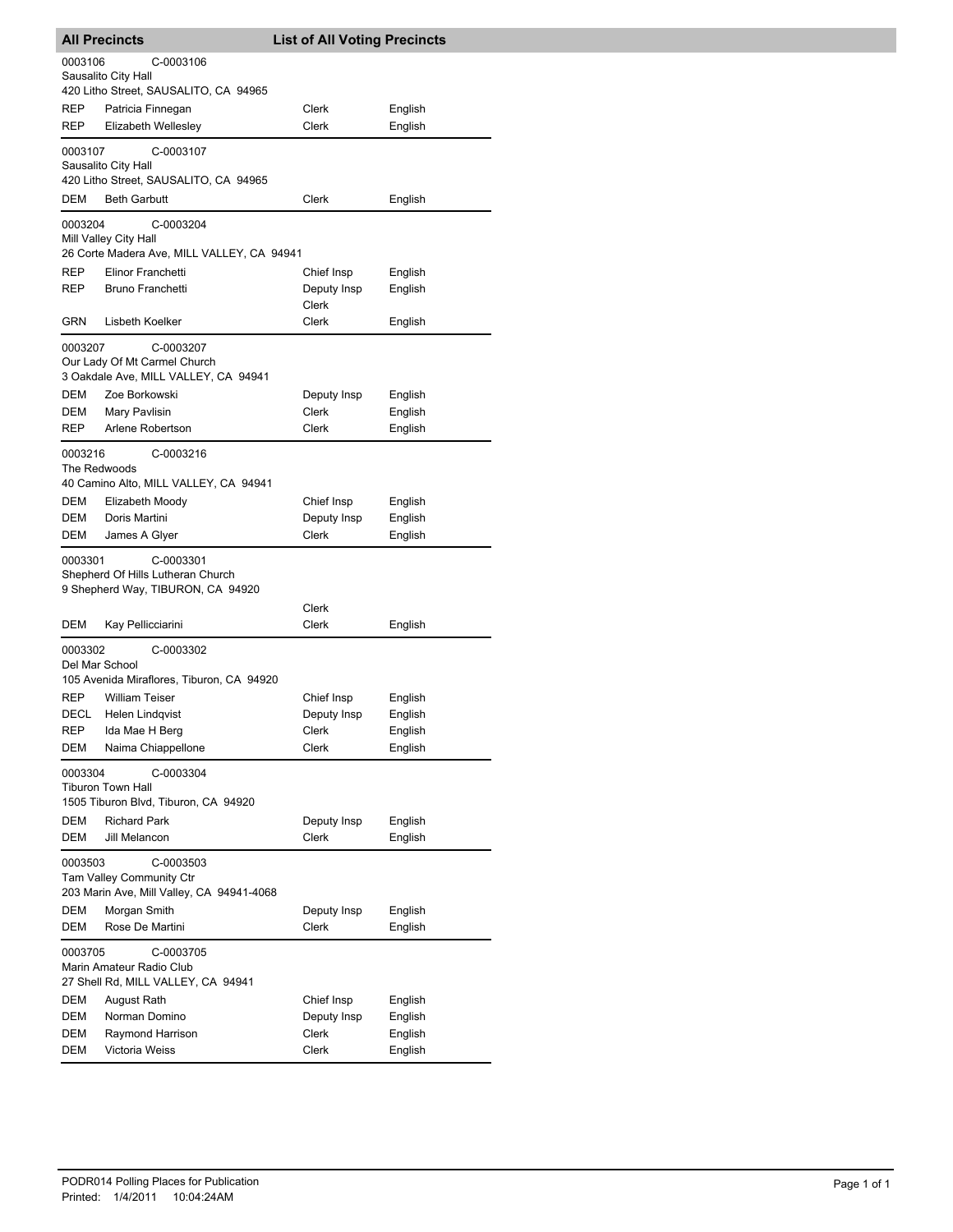| <b>All Precincts</b>            |                                                                                                     | <b>List of All Voting Precincts</b>         |                                          |
|---------------------------------|-----------------------------------------------------------------------------------------------------|---------------------------------------------|------------------------------------------|
| 0004001                         | C-0004001<br>Pt. Reyes Fire Station<br>4th & B St, Point Reyes, CA 94956                            |                                             |                                          |
| DEM<br>DEM<br><b>DEM</b>        | Joan Haley<br><b>Alice Rantos</b><br>Cindy Knabe                                                    | Chief Insp<br>Deputy Insp<br>Clerk          | English<br>English<br>English            |
| 0004003                         | C-0004003<br><b>Tomales Fire Station</b><br>599 Dillon Beach Rd, Tomales, CA 94971                  |                                             |                                          |
| REP<br>REP<br>DEM               | Lois Parks<br>Anna Jensen<br>Maxine Boitano                                                         | Chief Insp<br>Deputy Insp<br><b>Clerk</b>   | English<br>English<br>English            |
| 0004006                         | C-0004006<br><b>Inverness Fire House</b><br>50 Inverness Way, INVERNESS, CA 94937                   |                                             |                                          |
| GRN<br><b>GRN</b><br>DEM<br>DEM | Katherine Anderson<br>Jerry Lunsford<br>Juliet Aron<br>Neoma Joan Stumpf                            | Chief Insp<br>Deputy Insp<br>Clerk<br>Clerk | English<br>English<br>Spanish<br>English |
| 0004008                         | C-0004008<br><b>Farley Residence</b><br>131 Old Rancheria Rd, Nicasio, CA 94946                     |                                             |                                          |
| <b>DEM</b><br>REP<br>DEM        | <b>Grace Farley</b><br>Mary Lafranchi<br>Heloise Tomasini                                           | Chief Insp<br>Deputy Insp<br>Clerk          | English<br>English<br>English            |
| 0004012                         | C-0004012<br>Wild Horse Valley Clubhouse<br>110 Wild Horse Valley Dr, NOVATO, CA 94947              |                                             |                                          |
| AIP<br>DEM                      | <b>Sharon Street</b><br>Doreen Wise                                                                 | Deputy Insp<br>Clerk                        | English<br>English                       |
| 0004014                         | C-0004014<br>Homestead Valley Community Ctr<br>315 Montford Ave, MILL VALLEY, CA 94941              |                                             |                                          |
| <b>REP</b><br>GRN               | <b>Edward Fuchs</b><br>Jakub Coltun                                                                 | Deputy Insp<br>Clerk                        | English<br>English                       |
| 0004015                         | C-0004015<br>Muir Beach Community Center<br>19 Seacape Dr, Muir Beach, CA 94965                     |                                             |                                          |
| DEM<br><b>DEM</b><br>REP        | Nancy Knox<br>Kathryn Sward<br><b>Gail Quentz</b>                                                   | Chief Insp<br>Deputy Insp<br><b>Clerk</b>   | English<br>English<br>English            |
| DEM<br>0004020<br>Alpine Lodge  | <b>Dallas Saunders</b><br>C-0004020<br>730 Panoramic Hwy, Mill Valley, CA 94941-1707                | Clerk                                       | English                                  |
| <b>DEM</b>                      | Florentine O Rourke                                                                                 | Clerk                                       | English                                  |
| 0004022                         | C-0004022<br><b>Bolinas Community Center</b><br>Wharf Rd, Bolinas, CA 94924                         |                                             |                                          |
| <b>GRN</b><br>DEM               | Tina Ann<br>Evelyn Guba                                                                             | Clerk<br>Clerk                              | English<br>English                       |
| 0004023                         | C-0004023<br>San Geronimo Valley Community Center<br>Sir Francis Drake Blvd, San Geronimo, CA 94963 |                                             |                                          |
| <b>DECL</b>                     | David O Connor                                                                                      | Chief Insp                                  | English                                  |
| GRN                             | Kenneth Brierley                                                                                    | Clerk                                       | English                                  |
| DEM<br>DEM                      | Molly Lewis<br>Kathryn Ospital                                                                      | Clerk<br>Clerk                              | E, S<br>English                          |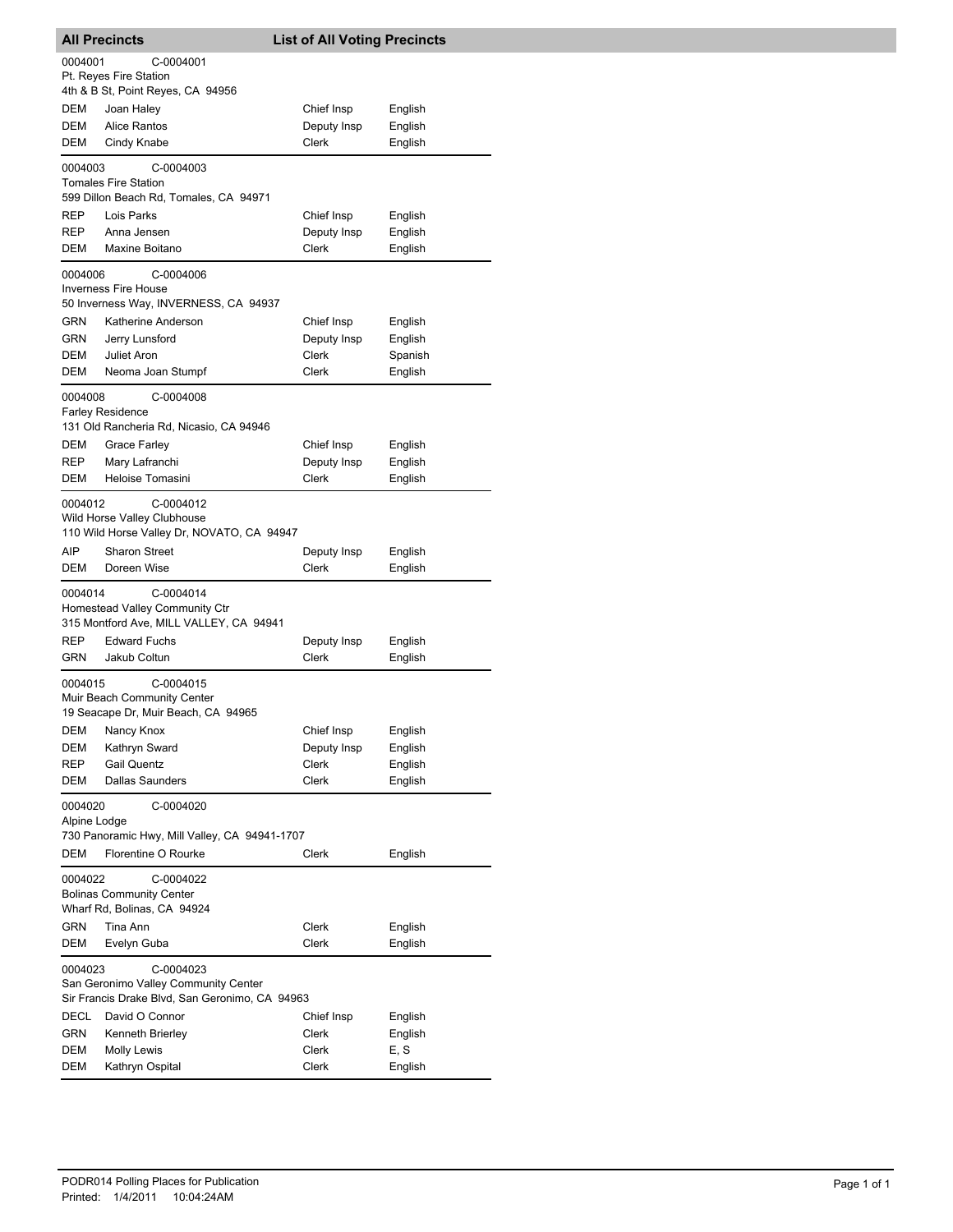| <b>All Precincts</b>                    |                                                                                                                            | <b>List of All Voting Precincts</b>                |                                          |  |  |
|-----------------------------------------|----------------------------------------------------------------------------------------------------------------------------|----------------------------------------------------|------------------------------------------|--|--|
| 0004024                                 | C-0004024<br>Woodacre Improvement Club<br>1 Garden Way, WOODACRE, CA 94973                                                 |                                                    |                                          |  |  |
| <b>REP</b><br>DEM                       | Krispin Sullivan<br>Sherrie Grossi<br>Jack Freckmann                                                                       | Chief Insp<br>Deputy Insp<br>Clerk                 | English<br>English<br>English            |  |  |
| 0004027                                 | C-0004027<br><b>Pleasant Valley School</b><br>755 Sutro Ave, Novato, CA 94947                                              |                                                    |                                          |  |  |
| DEM<br>DEM<br>DEM                       | Frank Slater Jr<br>John Irvine<br><b>Paul Shermantine</b>                                                                  | Chief Insp<br>Deputy Insp<br>Clerk                 | E, S<br>English<br>English               |  |  |
| 0004028<br>Sinaloa School               | C-0004028<br>2045 Vineyard Rd, Novato, CA 94947-3810                                                                       |                                                    |                                          |  |  |
| REP<br>DECL                             | Melania Barry<br>Joseph Dorsey                                                                                             | Deputy Insp<br>Clerk                               | English<br>English                       |  |  |
| 0004029                                 | C-0004029<br>Corte Madera Recreation Center<br>Tamalpais Dr, Corte Madera, CA 94925-1561                                   |                                                    |                                          |  |  |
| <b>REP</b><br><b>DEM</b><br>DEM         | Barbara Chism<br><b>Grant Millin</b><br><b>Sterling Rainey</b>                                                             | Deputy Insp<br>Clerk<br>Clerk                      | English<br>English<br>English            |  |  |
|                                         | C-0004030<br>0004030<br>Corte Madera Recreation Center<br>Tamalpais Dr, Corte Madera, CA 94925-1561                        |                                                    |                                          |  |  |
| DEM<br><b>DEM</b><br>DEM<br><b>REP</b>  | Alysanne Taylor<br>Nancy Davis<br>Kerry Mc Evoy<br>Jay Wark                                                                | Deputy Insp<br>Clerk<br>Clerk<br>Clerk             | English<br>English<br>English<br>English |  |  |
| 0004031                                 | C-0004031<br>San Clemente School                                                                                           |                                                    |                                          |  |  |
| <b>DECL</b><br>DEM<br>DEM               | 330 Golden Hind Passage, Corte Madera, CA 94925-1961<br>Marianne Gilbert-Engdall<br>Valerie Carlson<br><b>Beverly Cupp</b> | Deputy Insp<br><b>Clerk</b><br>Clerk               | English<br>English<br>English            |  |  |
| 0004032                                 | C-0004032<br>St Patrick's Church<br>Magnolia & King Streets, Larkspur, CA 94939-1943                                       |                                                    |                                          |  |  |
| <b>REP</b><br>DEM<br>DEM                | Janis Kuhn<br><b>Mildred Heierle</b><br>Luella Kralka                                                                      | Chief Insp<br>Clerk<br>Clerk                       | English<br>English<br>English            |  |  |
| 0004033                                 | C-0004033<br>Redwoods Presbyterian Church<br>110 Magnolia Ave, LARKSPUR, CA 94939                                          |                                                    |                                          |  |  |
| <b>REP</b><br>REP<br>DECL<br><b>DEM</b> | <b>Robert Gonzalez</b><br><b>Robert Gonzalez</b><br>David Edward<br>Helen Kerner                                           | Chief Insp<br>Deputy Insp<br>Clerk<br><b>Clerk</b> | English<br>English<br>English<br>English |  |  |
| 0004034<br>Masonic Lodge                | C-0004034<br>1122 Magnolia Ave, LARKSPUR, CA 94939                                                                         |                                                    |                                          |  |  |
| DEM<br>REP<br>DECL                      | Michael Kenyon<br>Cynthia Louise Distad<br>Donald Kooker III                                                               | Deputy Insp<br>Clerk<br>Clerk                      | English<br>English<br>English            |  |  |
| 0004305                                 | C-0004305<br><b>Stinson Beach Community Center</b><br>30 Belvedere, STINSON BEACH, CA 94970                                |                                                    |                                          |  |  |
| DEM                                     | <b>Frank Wells</b>                                                                                                         | Chief Insp                                         | English                                  |  |  |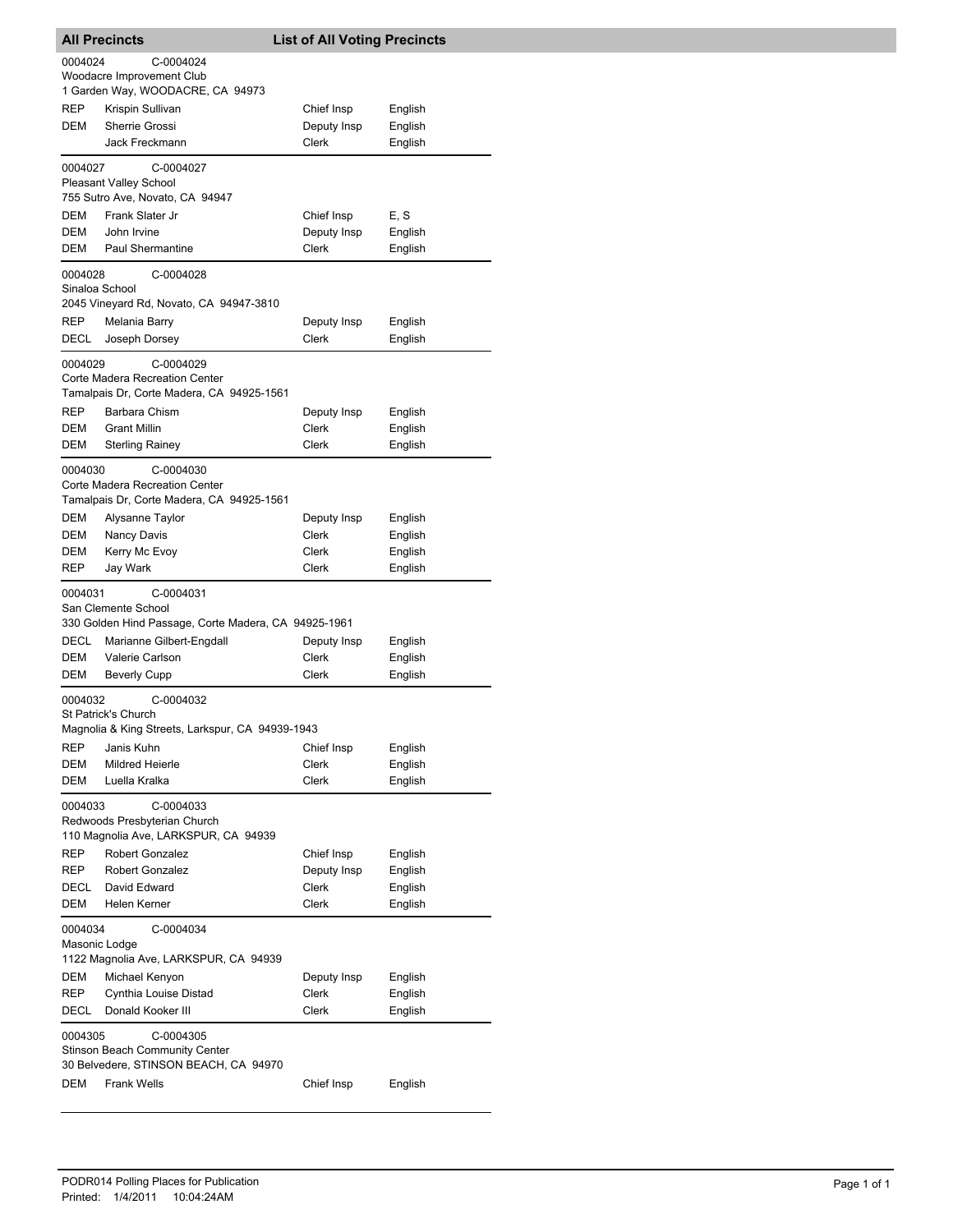|                                                   | <b>All Precincts</b>                                                                                                                                                | <b>List of All Voting Precincts</b>       |                                          |
|---------------------------------------------------|---------------------------------------------------------------------------------------------------------------------------------------------------------------------|-------------------------------------------|------------------------------------------|
| 0004503                                           | C-0004503<br>Presbyterian Church Of Novato<br>710 Wilson Ave, Novato, CA 94947                                                                                      |                                           |                                          |
| REP                                               | Marguerite Neumann                                                                                                                                                  | Chief Insp                                | English                                  |
| DECL                                              | James Clinton Waltermire                                                                                                                                            | Deputy Insp                               | English                                  |
| <b>REP</b>                                        | Russell Ziebell                                                                                                                                                     | Clerk                                     | English                                  |
| 0004600<br>DEM                                    | C-0004600<br><b>Pickleweed Community Center</b><br>50 Canal St, SAN RAFAEL, CA 94901<br>John G Ortega                                                               | Chief Insp                                | E, S                                     |
|                                                   |                                                                                                                                                                     |                                           |                                          |
| 0004601<br>DEM                                    | C-0004601<br><b>Pickleweed Community Center</b><br>50 Canal St, SAN RAFAEL, CA 94901<br>Maria Rodriguez                                                             | Deputy Insp                               | E, S                                     |
| DEM                                               | Man Phan                                                                                                                                                            | Clerk                                     | E, V                                     |
| 0004709<br>REP<br><b>REP</b><br><b>REP</b><br>DEM | C-0004709<br>San Clemente School<br>330 Golden Hind Passage, Corte Madera, CA 94925-1961<br>Shalene Semorile<br>Alberta Damas<br><b>Stanley Damas</b><br>Anna Fitch | Deputy Insp<br>Clerk<br>Clerk<br>Clerk    | English<br>English<br>English<br>English |
|                                                   |                                                                                                                                                                     |                                           |                                          |
| 0004800                                           | C-0004800<br><b>Larkspur Recreation Department</b><br>240 Doherty Drive, Larkspur, CA 94939                                                                         |                                           |                                          |
| DEM                                               | Edward Wynne Jr                                                                                                                                                     | Chief Insp                                | English                                  |
| AIP                                               | <b>Thomas Tachis</b>                                                                                                                                                | Deputy Insp                               | English                                  |
| DEM                                               | <b>Austin Blake</b>                                                                                                                                                 | Clerk                                     | English                                  |
| 0004806<br>DEM                                    | C-0004806<br>Larkspur Courts Condominiums<br>100 Old Quarry Road, Larkspur, CA 94939-2201<br>William O Brien                                                        | Chief Insp                                |                                          |
| DEM                                               | William O Brien                                                                                                                                                     | Deputy Insp                               | English<br>English                       |
| 0004807<br>Masonic Lodge<br>DEM                   | C-0004807<br>1122 Magnolia Ave, LARKSPUR, CA 94939<br>Jean Jones                                                                                                    | Clerk                                     | English                                  |
| REP                                               | Fay Potter                                                                                                                                                          | Clerk                                     | English                                  |
| 0005002<br>DEM                                    | C-0005002<br><b>Bahia Clubhouse</b><br>3008 Topaz Drive, Novato, CA 94945-1547<br><b>Shirley Skeen</b>                                                              | Clerk                                     | English                                  |
| 0005003                                           | C-0005003                                                                                                                                                           |                                           |                                          |
|                                                   | Novato Community House<br>Machin Ave, Novato, CA 94945-3233                                                                                                         |                                           |                                          |
| REP<br>DECL                                       | Barrett Young<br>Thomas Calimee Jr                                                                                                                                  | Chief Insp<br>Deputy Insp<br><b>Clerk</b> | English<br>English                       |
| 0005004<br>Novato Library                         | C-0005004<br>1720 Novato Blvd, Novato, CA 94947-3049                                                                                                                |                                           |                                          |
| REP                                               | Mary Whitney                                                                                                                                                        | Chief Insp                                | English                                  |
| REP                                               | Ronald Whitney                                                                                                                                                      | Deputy Insp<br>Clerk                      | English                                  |
| 0005005                                           | C-0005005<br>Novato School District Offices<br>1015 Seventh St, Novato, CA 94945-2228                                                                               |                                           |                                          |
| DEM                                               | Linda Goheen                                                                                                                                                        | Chief Insp                                | English                                  |
| DEM                                               | <b>Bruce Cochran</b>                                                                                                                                                | Clerk                                     | English                                  |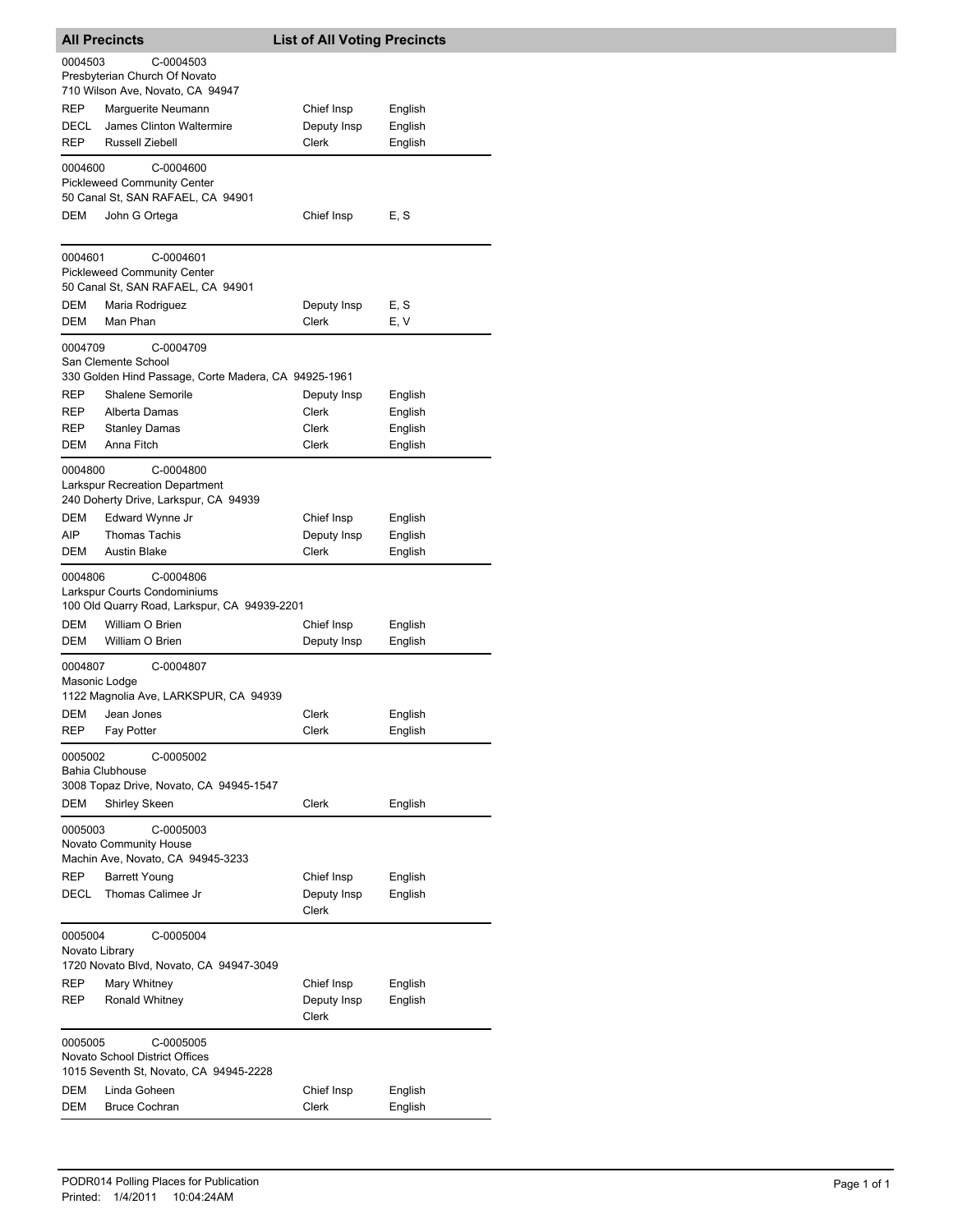| <b>All Precincts</b>                                                                                      |                                                                                     | <b>List of All Voting Precincts</b> |                    |  |  |
|-----------------------------------------------------------------------------------------------------------|-------------------------------------------------------------------------------------|-------------------------------------|--------------------|--|--|
| 0005007<br>C-0005007<br>Atria Tamalpais Senior Living<br>853 Tamalpais Ave, NOVATO, CA 94947              |                                                                                     |                                     |                    |  |  |
| DECL                                                                                                      | Margaret Stein                                                                      | Deputy Insp                         | English            |  |  |
| 0005008<br>C-0005008<br>Hill Community Room<br>1560 Hill Road, Novato, CA 94947-4002                      |                                                                                     |                                     |                    |  |  |
| REP                                                                                                       | Gloria Perryman                                                                     | Deputy Insp                         | English            |  |  |
| GRN                                                                                                       | Doris Norstebon                                                                     | Clerk                               | English            |  |  |
| DEM                                                                                                       | <b>Rose Stewart</b>                                                                 | Clerk                               | English            |  |  |
| 0005010<br>C-0005010<br>Lu Sutton School<br>1800 Center Rd, NOVATO, CA 94947                              |                                                                                     |                                     |                    |  |  |
| REP                                                                                                       | David Reed                                                                          | Chief Insp                          | English            |  |  |
| REP                                                                                                       | Margaret Keith                                                                      | Deputy Insp                         | English            |  |  |
| REP                                                                                                       | Margaret Binggeli                                                                   | Clerk                               | English            |  |  |
| REP                                                                                                       | <b>Toni Seymour</b>                                                                 | Clerk                               | English            |  |  |
| C-0005011<br>0005011<br>Novato Human Needs Center<br>1907 Novato Blvd, NOVATO, CA 94947                   |                                                                                     |                                     |                    |  |  |
| DECL                                                                                                      | Nancy Jones                                                                         | Deputy Insp                         | English            |  |  |
| DEM                                                                                                       | Phyllis De Wolf                                                                     | Clerk                               | English            |  |  |
| AIP                                                                                                       | <b>Christopher Trout</b>                                                            | <b>Clerk</b>                        | English            |  |  |
| C-0005012<br>0005012<br>All Saints Lutheran Church<br>2 San Marin Dr, Novato, CA 94945-1118               |                                                                                     |                                     |                    |  |  |
| DEM                                                                                                       | Frances Thorsson                                                                    | Chief Insp                          | English            |  |  |
| REP                                                                                                       | Margaret Mueller                                                                    | Deputy Insp                         | English            |  |  |
| REP                                                                                                       | Roberta Diefendorf                                                                  | Clerk                               | English            |  |  |
| 0005014                                                                                                   | C-0005014<br>Marin Church Of The Nazarene<br>5400 Nave Drive, Novato, CA 94949-6457 |                                     |                    |  |  |
| REP                                                                                                       | James Deering                                                                       | Chief Insp                          | English            |  |  |
| REP                                                                                                       | Iva Conrad                                                                          | Deputy Insp                         | English            |  |  |
| DEM                                                                                                       | Michael Murphy                                                                      | <b>Clerk</b>                        | English            |  |  |
| 0005015<br>C-0005015<br>Ignacio Hills Apartments<br>431 Ignacio Blvd, Novato, CA 94949                    |                                                                                     |                                     |                    |  |  |
|                                                                                                           | REP Frances Kenny                                                                   | Chief Insp                          | English            |  |  |
| REP                                                                                                       | Myra Willett                                                                        | Deputy Insp                         | English            |  |  |
| DEM                                                                                                       | Mary Jordan                                                                         | Clerk                               | English            |  |  |
| C-0005016<br>0005016<br><b>Mackey Terrace</b><br>626 Owens Dr, NOVATO, CA 94949                           |                                                                                     |                                     |                    |  |  |
| REP                                                                                                       | Manpreet Bajwa                                                                      | Clerk                               | English            |  |  |
| REP                                                                                                       | <b>Elfriede Werth</b>                                                               | <b>Clerk</b>                        | E, S               |  |  |
| C-0005017<br>0005017<br>No Marin Water District Ofc<br>Redwood Hwy & Rush Creek PI, Novato, CA 94945-2426 |                                                                                     |                                     |                    |  |  |
| DEM                                                                                                       | <b>Edith Simonson</b>                                                               | Chief Insp                          | English            |  |  |
| DEM                                                                                                       | <b>Betty Burns</b>                                                                  | Clerk                               | English            |  |  |
| REP                                                                                                       | Karen Illich                                                                        | Clerk                               | English            |  |  |
| 0005018<br>C-0005018<br>Los Robles Mobile Home Park<br>100 Roblar Dr, Novato, CA 94949-6133               |                                                                                     |                                     |                    |  |  |
| REP                                                                                                       | Dorothy Mc Nutt                                                                     | Clerk                               | English            |  |  |
| 0005022<br>C-0005022<br>Presbyterian Church Of Novato<br>710 Wilson Ave, Novato, CA 94947                 |                                                                                     |                                     |                    |  |  |
| REP                                                                                                       | Alan Burton                                                                         | Deputy Insp                         | E, S               |  |  |
| REP<br>DEM                                                                                                | Stephany Burton<br>Connie Fischer                                                   | Clerk<br>Clerk                      | English<br>English |  |  |
|                                                                                                           |                                                                                     |                                     |                    |  |  |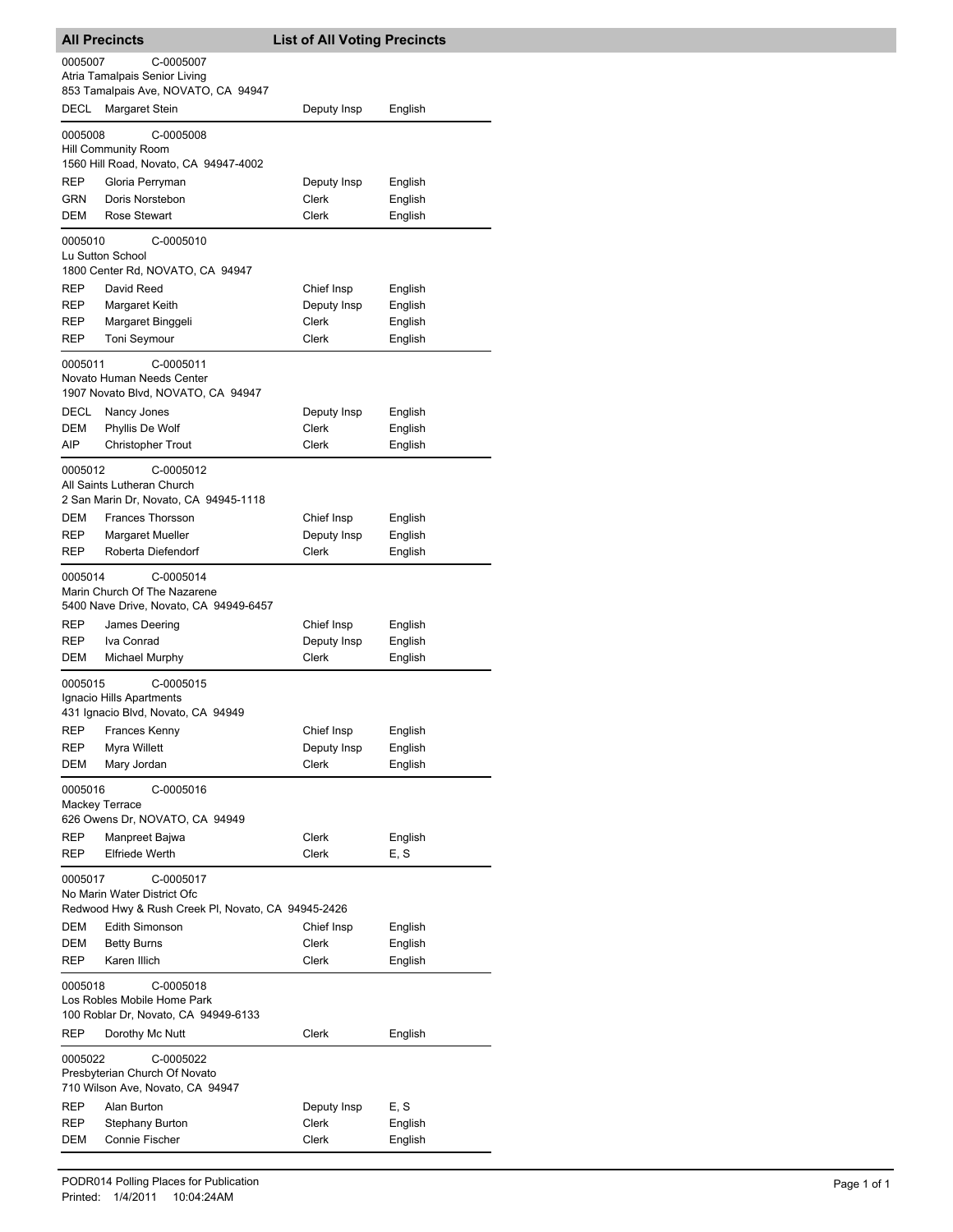| <b>All Precincts</b>                                                                            |                                                                                                                                            | <b>List of All Voting Precincts</b>  |                               |  |  |  |
|-------------------------------------------------------------------------------------------------|--------------------------------------------------------------------------------------------------------------------------------------------|--------------------------------------|-------------------------------|--|--|--|
| 0005023                                                                                         | C-0005023                                                                                                                                  |                                      |                               |  |  |  |
|                                                                                                 | <b>Bel Marin Community Center</b>                                                                                                          |                                      |                               |  |  |  |
|                                                                                                 | 4 Montego Key, Novato, CA 94949-5301                                                                                                       |                                      |                               |  |  |  |
| <b>DEM</b>                                                                                      | James Hollingshead                                                                                                                         | Chief Insp<br>Deputy Insp            | English                       |  |  |  |
| DEM                                                                                             | <b>Shirley Etemadfar</b>                                                                                                                   | Clerk                                | English                       |  |  |  |
| REP                                                                                             | <b>Charles Grant</b>                                                                                                                       | Clerk                                | English                       |  |  |  |
| DEM                                                                                             | <b>Madeleine Thomas</b>                                                                                                                    | Clerk                                | English                       |  |  |  |
| 0005024                                                                                         | C-0005024                                                                                                                                  |                                      |                               |  |  |  |
| Novato Fire Station #2<br>450 Atherton Ave-corner Olive, Novato, CA 94945-3461                  |                                                                                                                                            |                                      |                               |  |  |  |
| REP                                                                                             | <b>Margaret Weston</b>                                                                                                                     | Chief Insp                           | English                       |  |  |  |
| DEM                                                                                             | Nancy Caramagno                                                                                                                            | Clerk                                | English                       |  |  |  |
| <b>REP</b>                                                                                      | Sallee Kiilerich                                                                                                                           | Clerk                                | English                       |  |  |  |
| 0005025                                                                                         | C-0005025<br>Novato Fire Station #2<br>450 Atherton Ave-corner Olive, Novato, CA 94945-3461                                                |                                      |                               |  |  |  |
| DEM                                                                                             | Clarence Bracey                                                                                                                            | Clerk                                | English                       |  |  |  |
| 0005103                                                                                         | C-0005103                                                                                                                                  |                                      |                               |  |  |  |
| Olive School                                                                                    |                                                                                                                                            |                                      |                               |  |  |  |
|                                                                                                 | 629 Plum St-park Lot Off Olive, NOVATO, CA 94945                                                                                           |                                      |                               |  |  |  |
| REP                                                                                             | Merle Wood                                                                                                                                 | Chief Insp                           | English                       |  |  |  |
| <b>REP</b>                                                                                      | Diane Schneeweis                                                                                                                           | Clerk                                | English                       |  |  |  |
| 0005209                                                                                         | C-0005209<br>Seventh Day Adventist Church<br>495 San Marin Dr, Novato, CA 94945-1335                                                       |                                      |                               |  |  |  |
| DEM                                                                                             | Pat U Ren                                                                                                                                  | Deputy Insp                          | English                       |  |  |  |
| REP<br>DEM                                                                                      | Diane Lynn Jones<br>Florence Oefinger                                                                                                      | Clerk<br>Clerk                       | English<br>English            |  |  |  |
| 0005211<br><b>DEM</b><br>DEM<br>DEM                                                             | C-0005211<br>United Methodist Church<br>1473 South Novato Blvd, NOVATO, CA 94947<br>Nancy Turner<br>Mary Rothe<br>Alana Dubost             | Chief Insp<br>Deputy Insp<br>Clerk   | English<br>English<br>English |  |  |  |
|                                                                                                 | Andrea Manitsas                                                                                                                            | Clerk                                | English                       |  |  |  |
| 0005213<br>Lynwood School<br>DEM<br><b>REP</b>                                                  | C-0005213<br>1320 Lynwood Dr, Novato, CA 94947-4629<br>Lee Pogetto<br>Diane Serdengecti                                                    | Deputy Insp<br><b>Clerk</b>          | English<br>English            |  |  |  |
| 0005214<br>DEM<br>REP<br>DEM                                                                    | C-0005214<br>United Methodist Church<br>1473 South Novato Blvd, NOVATO, CA 94947<br>Jeffrey Zankel<br><b>Robert Moser</b><br>Adele Szostak | Deputy Insp<br>Clerk<br><b>Clerk</b> | English<br>English<br>English |  |  |  |
| 0005216<br>C-0005216<br>Novato Fire Station #1                                                  |                                                                                                                                            |                                      |                               |  |  |  |
|                                                                                                 | 7025 Redwood Blvd, Novato, CA 94949                                                                                                        |                                      |                               |  |  |  |
| DECL<br>REP                                                                                     | Dennis Sullivan<br>Margaret Kidder                                                                                                         | Deputy Insp<br>Clerk                 | English<br>English            |  |  |  |
| DEM                                                                                             | Lois Zander                                                                                                                                | Clerk                                | English                       |  |  |  |
| 0005217<br>C-0005217<br>Lynwood School<br>1320 Lynwood Dr, Novato, CA 94947-4629<br>Deputy Insp |                                                                                                                                            |                                      |                               |  |  |  |
| REP                                                                                             | <b>Judith Ross</b>                                                                                                                         | Clerk                                | English                       |  |  |  |
| <b>DECL</b>                                                                                     | <b>Barbara Trites</b>                                                                                                                      | Clerk                                | English                       |  |  |  |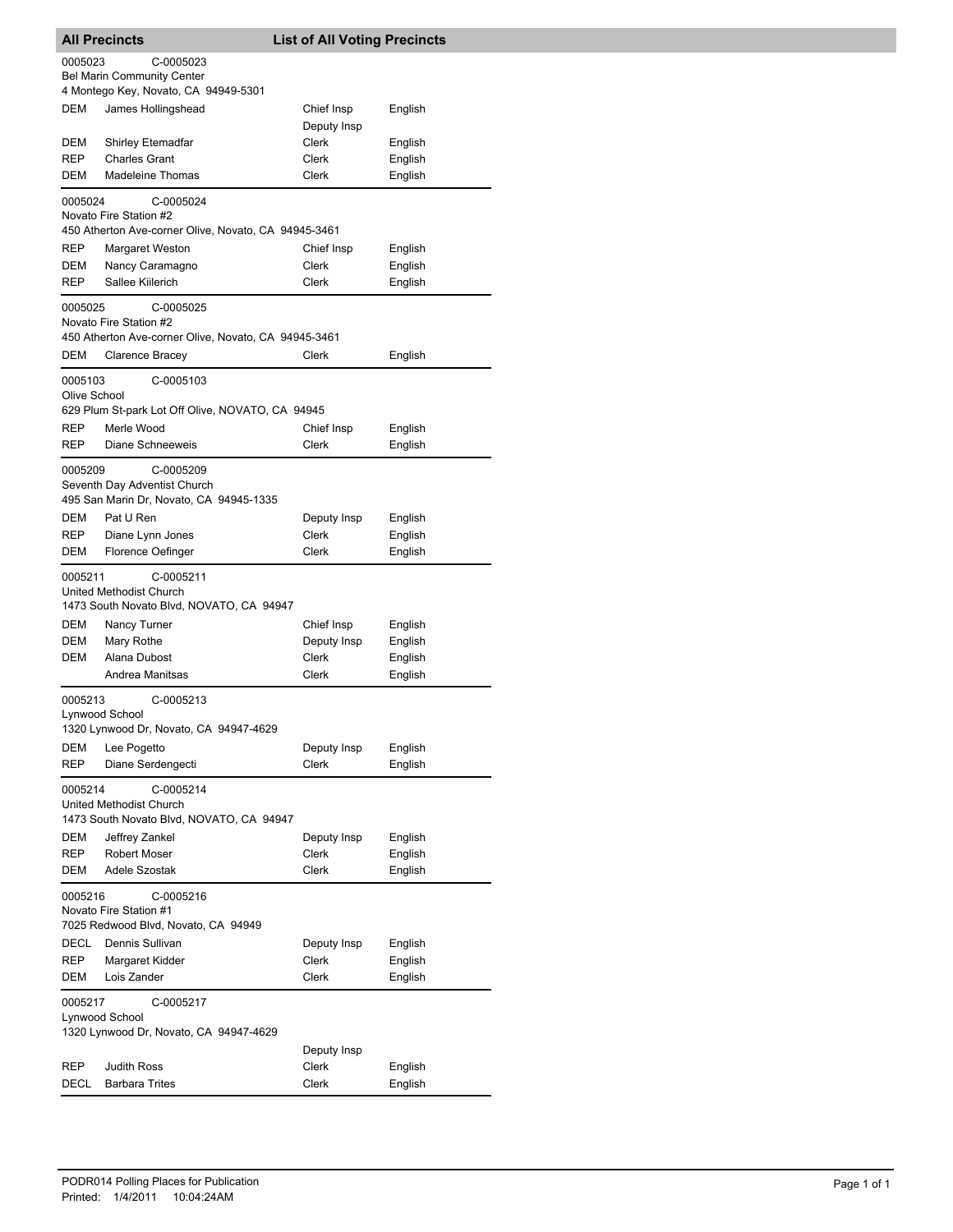| <b>All Precincts</b>                                                                      |                                                                                                    | <b>List of All Voting Precincts</b> |                    |  |  |  |
|-------------------------------------------------------------------------------------------|----------------------------------------------------------------------------------------------------|-------------------------------------|--------------------|--|--|--|
| 0005218                                                                                   | C-0005218<br><b>United Methodist Church</b>                                                        |                                     |                    |  |  |  |
| 1473 South Novato Blvd, NOVATO, CA 94947                                                  |                                                                                                    |                                     |                    |  |  |  |
| REP                                                                                       | Dolores Meaney                                                                                     | Clerk                               | English            |  |  |  |
| <b>DEM</b>                                                                                | Mary Thompson                                                                                      | Clerk                               | English            |  |  |  |
| 0005221<br>C-0005221<br>Novato Oaks Inn<br>215 Alameda Del Prado, Novato, CA 94949-6657   |                                                                                                    |                                     |                    |  |  |  |
| <b>REP</b>                                                                                | Joanne Keenan                                                                                      | Deputy Insp<br><b>Clerk</b>         | English            |  |  |  |
| <b>DEM</b>                                                                                | Nancy Lund                                                                                         | <b>Clerk</b>                        | English            |  |  |  |
| 0005223<br>C-0005223<br>Novato Fire Station #3<br>65 San Ramon Way, Novato, CA 94945-1638 |                                                                                                    |                                     |                    |  |  |  |
| DEM                                                                                       | <b>Walter Monasch</b>                                                                              | Chief Insp                          | English            |  |  |  |
| <b>REP</b>                                                                                | Francis Simpson                                                                                    | Deputy Insp                         | English            |  |  |  |
| REP                                                                                       | Frances E Beretta                                                                                  | <b>Clerk</b>                        | English            |  |  |  |
|                                                                                           | Megan Hess                                                                                         | Clerk                               | English            |  |  |  |
| REP                                                                                       | Sharon Hess                                                                                        | Clerk                               | English            |  |  |  |
| 0005224<br>C-0005224<br>Novato Fire Station #3<br>65 San Ramon Way, Novato, CA 94945-1638 |                                                                                                    |                                     |                    |  |  |  |
| DECL                                                                                      | Luz Di Benedetto                                                                                   | Clerk                               | English            |  |  |  |
| 0005225<br>DEM<br><b>REP</b>                                                              | C-0005225<br>Munoz Residence<br>575 Fairway Dr, Novato, CA 94949<br>Alice Munoz<br>Lucille Douglas | Chief Insp<br>Deputy Insp           | English<br>English |  |  |  |
| 0005301<br>C-0005301<br>Ignacio Hills Apartments<br>431 Ignacio Blvd, Novato, CA 94949    |                                                                                                    |                                     |                    |  |  |  |
| REP                                                                                       | Thomas Brawley                                                                                     | Deputy Insp                         | English            |  |  |  |
| REP                                                                                       | Robert Foley                                                                                       | <b>Clerk</b>                        | English            |  |  |  |
| DEM                                                                                       | Joseph Spillman                                                                                    | Clerk                               | English            |  |  |  |